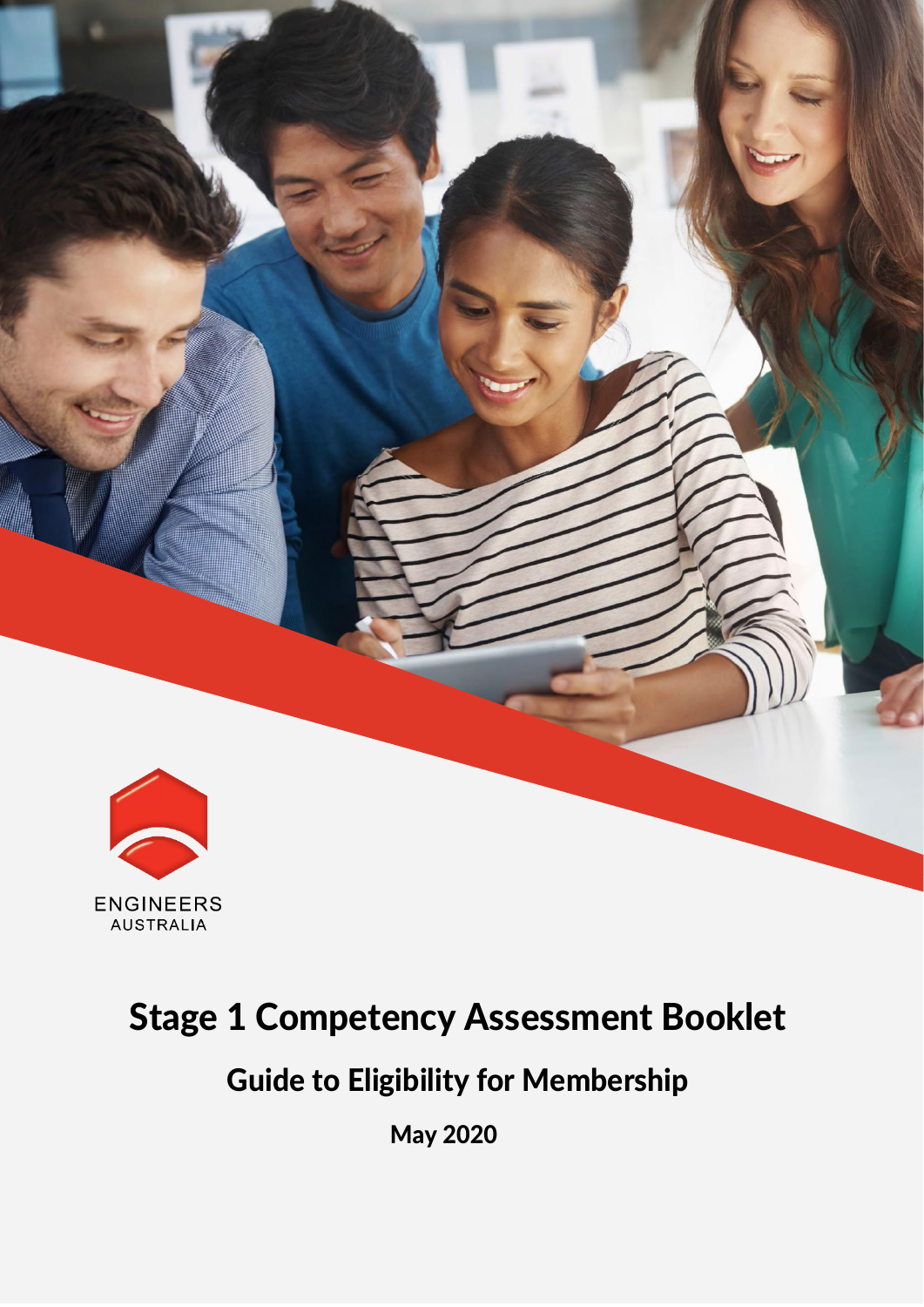

### **Contents**

|   | Introduction                                        | 3  |
|---|-----------------------------------------------------|----|
|   | Mandatory Requirements                              | 3  |
|   | The Engineering Team                                | 3  |
|   | The Competency Standards                            | 4  |
|   | Eligibility for Membership with Engineers Australia | 5  |
|   | Making an Application                               | 6  |
|   | $\blacktriangleright$ General                       | 6  |
| ▶ | Material Required                                   | 6  |
|   | Photo identification<br>÷,                          | 7  |
|   | Curriculum Vitae                                    | 7  |
|   | English language competency                         | 8  |
|   | Qualification details                               | 8  |
| ▶ | Career episodes                                     | 9  |
|   | Career episodes relating to engineering employment  | 10 |
|   | Career episodes for those recently graduated<br>÷   | 11 |
| ▶ | Summary statement                                   | 11 |
|   | Review and Appeal of Decision                       | 11 |
|   | Review                                              | 12 |
|   | Appeal                                              | 12 |
|   | Checklist                                           | 13 |
|   | Fees                                                | 14 |
|   | Appendix A                                          | 14 |
|   | Defining the Engineering Team - Role Description    | 14 |
|   | The Professional Engineer<br>÷                      | 14 |
|   | The Engineering Technologist                        | 15 |
|   | The Engineering Associate                           | 16 |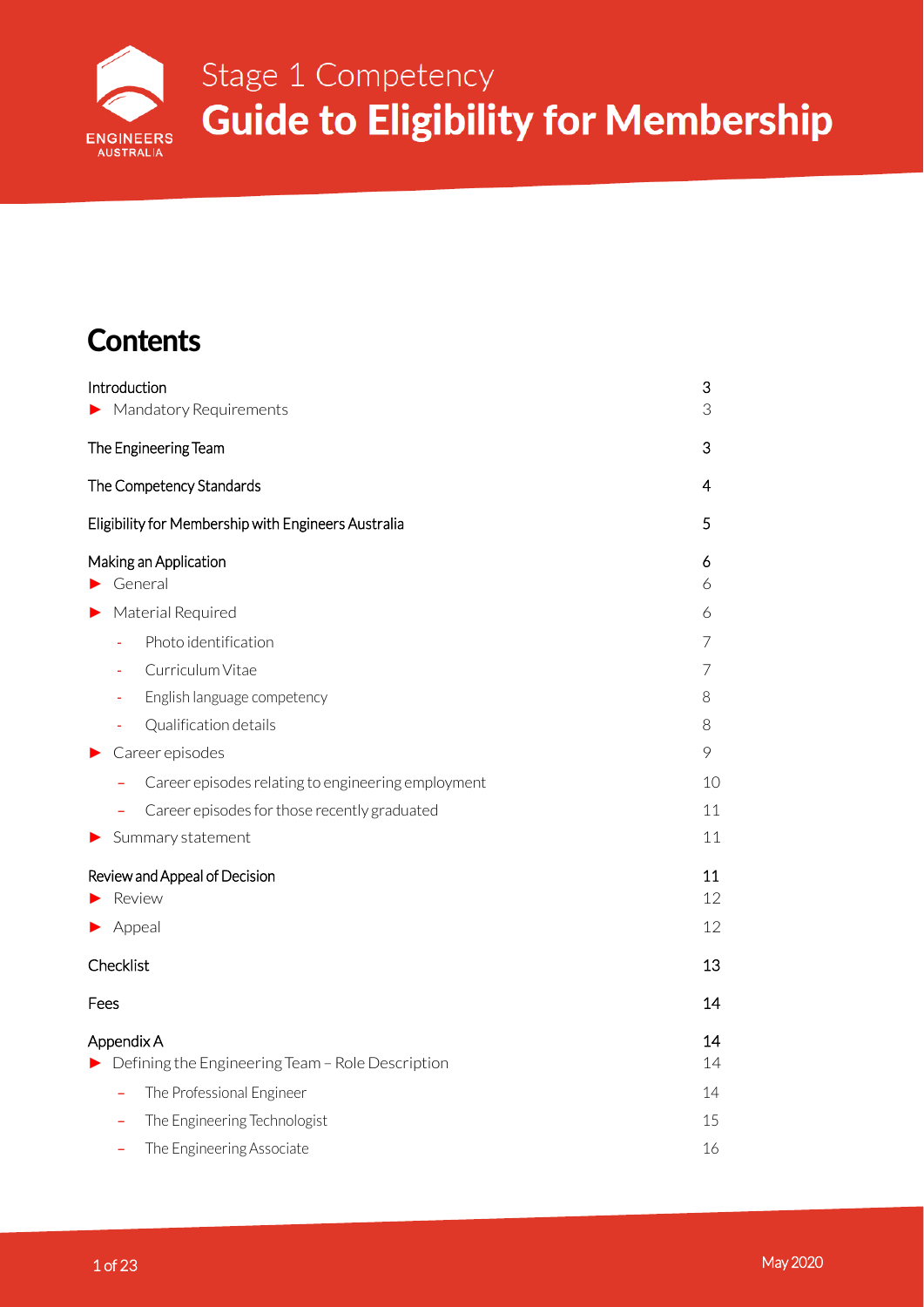

# Stage 1 Competency **Eligibility for Membership Guide**

| Appendix B                                                    | 17 |
|---------------------------------------------------------------|----|
| $\blacktriangleright$ Career Episode Example                  | 17 |
| Appendix C                                                    | 19 |
| Summary Statement - Professional Engineer                     | 19 |
| $\triangleright$ Summary Statement - Engineering Technologist | 20 |
| $\triangleright$ Summary Statement - Engineering Associate    | 21 |
| Appendix D                                                    | 22 |
| Statutory Declaration Example                                 | 22 |
|                                                               |    |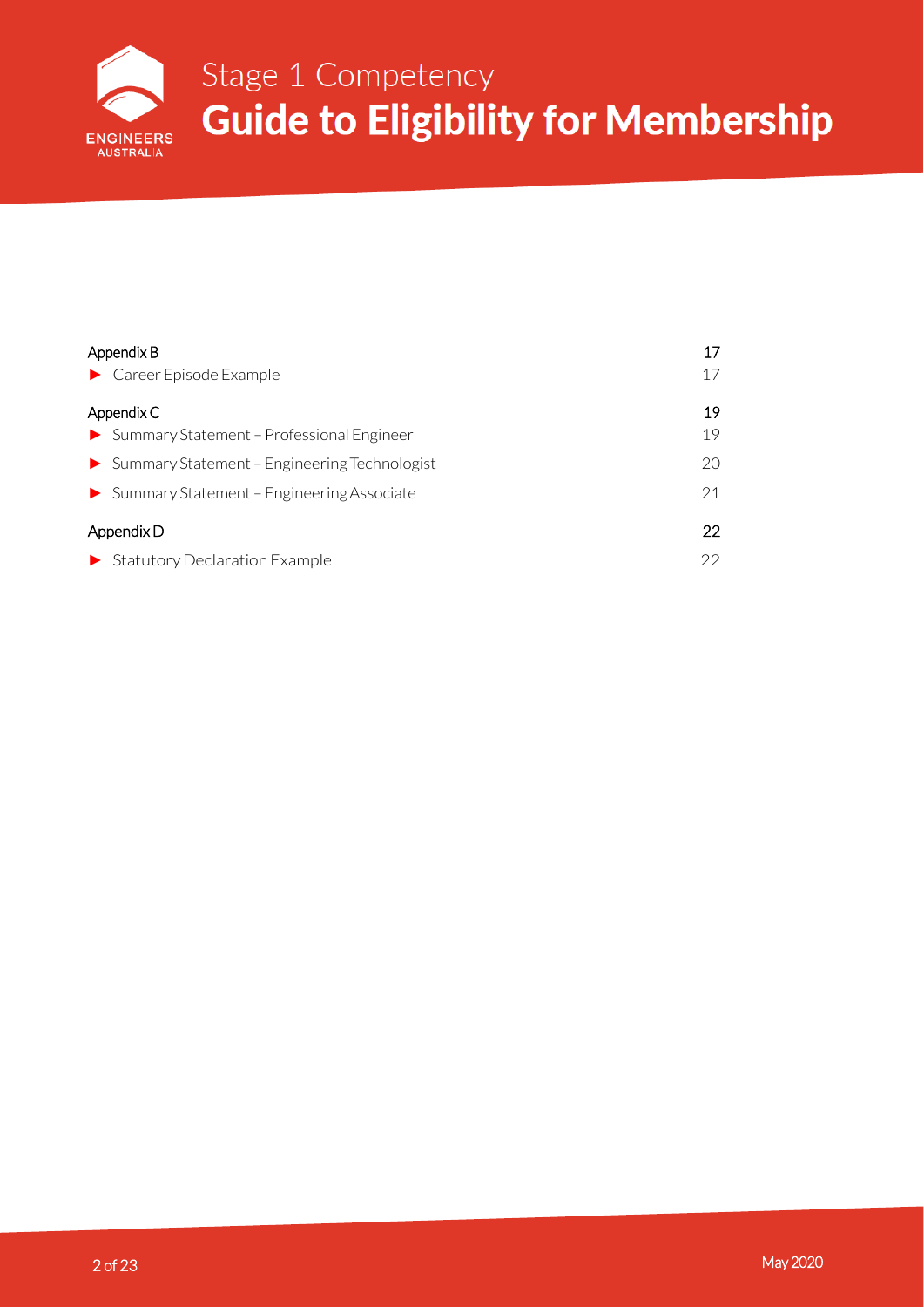

### <span id="page-3-0"></span>Introduction

Engineers Australia is the peak organisation representing the engineering profession. Many organisations and employers require that engineers are eligible for membership with Engineers Australia. To be eligible for membership you need to demonstrate what is known as Stage 1 competency. The easiest way to demonstrate Stage 1 competency is through the completion of an engineering qualification that is accredited or recognised by Engineers Australia.

This guide is for persons seeking recognition as being eligible for membership with Engineers Australia who do not hold engineering qualifications that are already accredited or recognised by Engineers Australia. Examples include:

► Candidates holding Australian engineering qualifications that have not been accredited or approved by Engineers Australia.

 $\blacktriangleright$  Candidates holding engineering qualifications from overseas countries which are not recognised under the Washington, Sydney, or Dublin Accords or through a Memorandum of Understanding for the formal recognition of qualifications.

► Candidates holding post-graduate engineering qualifications while the undergraduate degree is engineering-related.

The online application process requires that supporting documentation is prepared for uploading as a series of files. This Guide provides the details of the required content.

Successful assessment of eligibility for membership does not satisfy immigration requirements. A separate guide is available for overseas residents seeking assessment by Engineers Australia of their engineering qualifications for the purpose of immigration to Australia under the Skilled Migration Program: [www.engineersaustralia.org.au/](http://www.engineersaustralia.org.au/For-Migrants/Migration-Skills-Assessment) [For-Migrants/Migration-Skills-Assessment](http://www.engineersaustralia.org.au/For-Migrants/Migration-Skills-Assessment)

#### Mandatory Requirements

It is mandatory to demonstrate that adequate underpinning engineering knowledge has been obtained. This knowledge is most easily obtained as part of an initial engineering qualification.

Engineers Australia supports the highest standards in the engineering profession. Candidates holding nonengineering qualifications or qualifications in fields related to engineering should take note that their qualifications and experience, while providing the basis for a satisfying career in the engineering field, may not meet these standards.

If there is a shortfall in the underpinning engineering knowledge base, then bridging the educational gap is difficult to demonstrate with work experience alone. In most cases additional formal educational study would be required.

### The Engineering Team

Engineers Australia recognises three engineering occupational categories within the engineering team in Australia.

► Professional Engineer – underpinned by a 4-year Bachelor of Engineering degree or a 5-year Engineering Masters

 $\blacktriangleright$  Engineering Technologist – underpinned by a 3-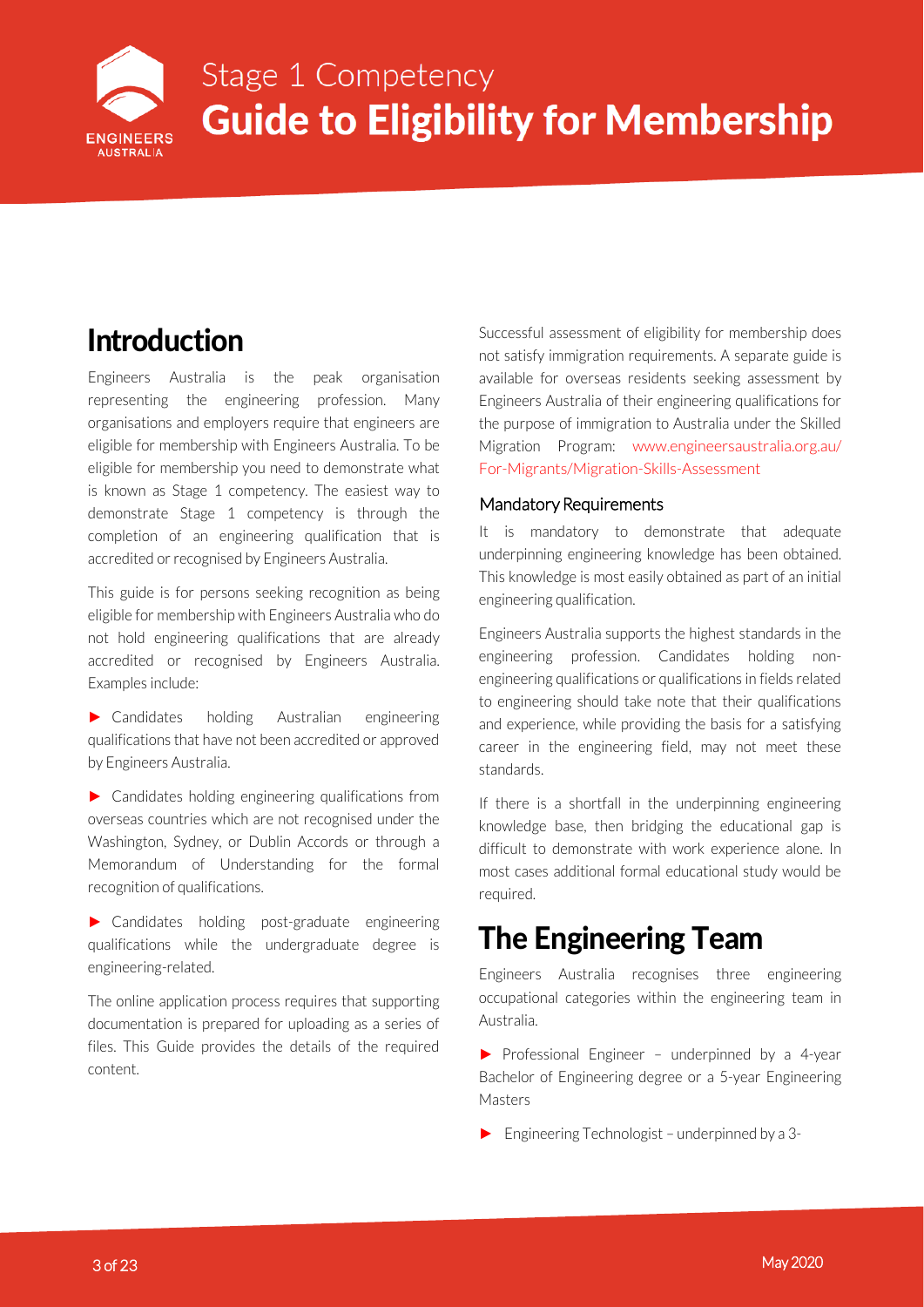

<span id="page-4-0"></span>year Bachelor of Engineering Technology degree or Bachelor of Engineering Science degree

 $\blacktriangleright$  Engineering Associate – underpinned by a 2-year Advanced Diploma or Associate Degree in Engineering

There is a further category of Affiliate. This category relates to those who do not hold any engineering qualification and have an active interest in contributing to the engineering profession.

The characteristics of each of the engineering occupational categories are defined by the role descriptions in Appendix A. You will find the Stage 1 competency standard for each occupational category at [www.engineersaustralia.org.au/Membership/Occupatio](http://www.engineersaustralia.org.au/Membership/Occupational-Categories) [nal-Categories](http://www.engineersaustralia.org.au/Membership/Occupational-Categories)

Within the standards, the competencies and the elements of competency represent the engineering profession's expression of the knowledge and skill base, engineering application abilities, and professional skills, values and attitudes that must be demonstrated at the point of entry to practice.

### The Competency Standards

Competency is the ability to perform activities within an occupation to standards expected and recognised by employers and the community.

There are three stages of competency:

► Stage 1 is the level of competency needed for entry to practice as a qualified member of the engineering team.

This typically corresponds to completion of an accredited or recognised engineering qualification

► Stage 2 is the level of competency expected of an experienced engineering practitioner and is the requirement for Chartered membership of Engineers Australia. Stage 2 assessment is outside the scope of this Guide

► Stage 3 is the level of competency of leadership and management. Stage 3 assessment is outside the scope of this Guide.

This document, The Eligibility for Membership Guide, is only concerned with the Stage 1 Competency Standards.

Stage 1 competency means you have a thorough understanding of the body of engineering knowledge relevant to your occupational category (Professional Engineer, Engineering Technologist, or Engineering Associate); and the ability to apply this knowledge to representative problems and situations.

Overall, Stage 1 competency is made up of three components:

- ► Competency 1: Knowledge Base
- ► Competency 2: Engineering Ability
- ► Competency 3: Professional Attributes

Each competency describes a particular area of performance and is comprised of elements.

The elements are the necessary components of activities which make up the competency. Details of the elements are different for each of the three occupational categories. To be assessed as Stage 1 competent you must demonstrate each element in an overall sense.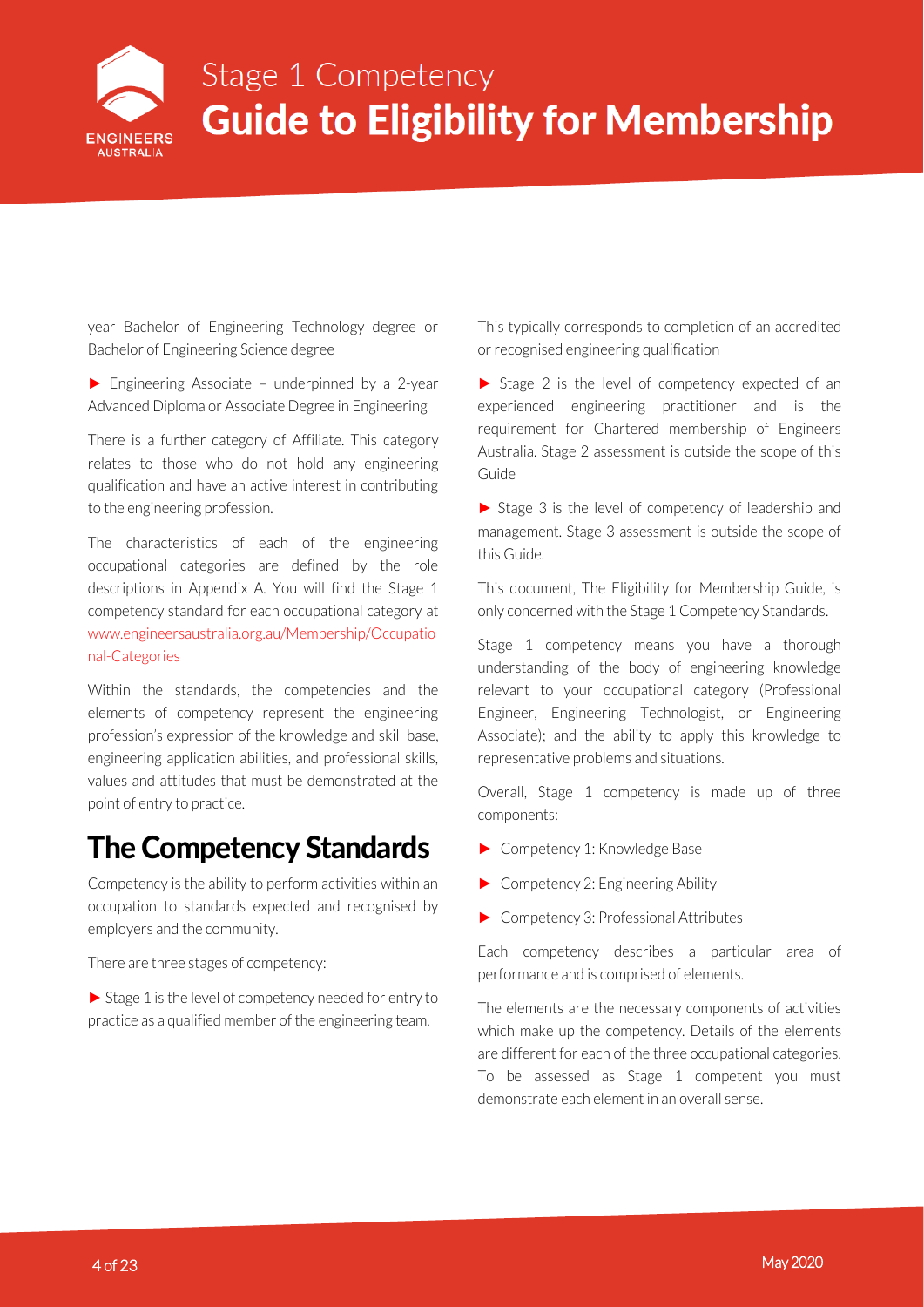

<span id="page-5-0"></span>Each element has a set of indicators which provide a guide to the level of performance and allow a judgment to be made on whether the element of competency has been achieved. These indicators describe and list the ways in which the element would typically be demonstrated and assessed.

While it is expected that every element will be achieved, assessment is made on a holistic basis and it is not expected that every Indicator will be met.

### Eligibility for Membership with Engineers Australia

To be eligible for membership in any of the three occupational categories, you must demonstrate that you have the competencies needed to enter practice as a qualified member of the engineering team. This is what is known as Stage 1 competency.

This may be demonstrated in one of the following ways:

#### Recognised Qualification

If you hold an engineering qualification which has been accredited, recognised or approved by Engineers Australia, then you are immediately eligible for membership. The benchmark qualifications are:

► Professional Engineer: 4-year Bachelor of Engineering degree or 5-year Engineering Masters

► Engineering Technologist: 3-year Bachelor of Engineering Technology or Bachelor of Engineering Science degree

► Engineering Associate: 2-year Advanced Diploma or Associate Degree in Engineering.

You may find a list of accredited programs on our website at [www.engineersaustralia.org.au/About-Us/Accredita](http://www.engineersaustralia.org.au/About-Us/Accreditation) [tion](http://www.engineersaustralia.org.au/About-Us/Accreditation)

If you hold an accredited qualification, you may apply directly for membership online at [www.engineers](http://www.engineersaustralia.org.au/membership/join) [australia.org.au/membership/join](http://www.engineersaustralia.org.au/membership/join)

If you hold a qualification other than in engineering and have an active interest in contributing to the engineering profession, then you can apply directly to Affiliate online at [www.engineersaustralia.org.au/membership/join](http://www.engineersaustralia.org.au/membership/join)

#### Mutual Recognition Agreements

Engineers Australia has Mutual Recognition or Mutual Exemption Agreements with professional engineering bodies in a number of other countries. If you are a Member of an engineering body with which Engineers Australia has a mutual recognition agreement, you may be suitable to apply for membership with Engineers Australia. You may submit an application for membership through a Mutual Recognition Agreement at [www.engineersaustralia.org.](http://www.engineersaustralia.org.au/Membership/Membership-Benefits/MRA-Benefits) [au/Membership/Membership-Benefits/MRA-Benefits](http://www.engineersaustralia.org.au/Membership/Membership-Benefits/MRA-Benefits)

As a condition under the agreements, formal academic qualifications must be acceptable to both parties in accordance with the Washington, Sydney or Dublin Accords. Where the academic qualifications are not acceptable under the International Engineering Alliance, the applicant may be asked to submit a Stage 1 Competency assessment application.

In case of doubt, please inquire through the Member Assessment Team at [www.engineersaustralia.org.au/](http://www.engineersaustralia.org.au/Contact-Us) [Contact-Us](http://www.engineersaustralia.org.au/Contact-Us)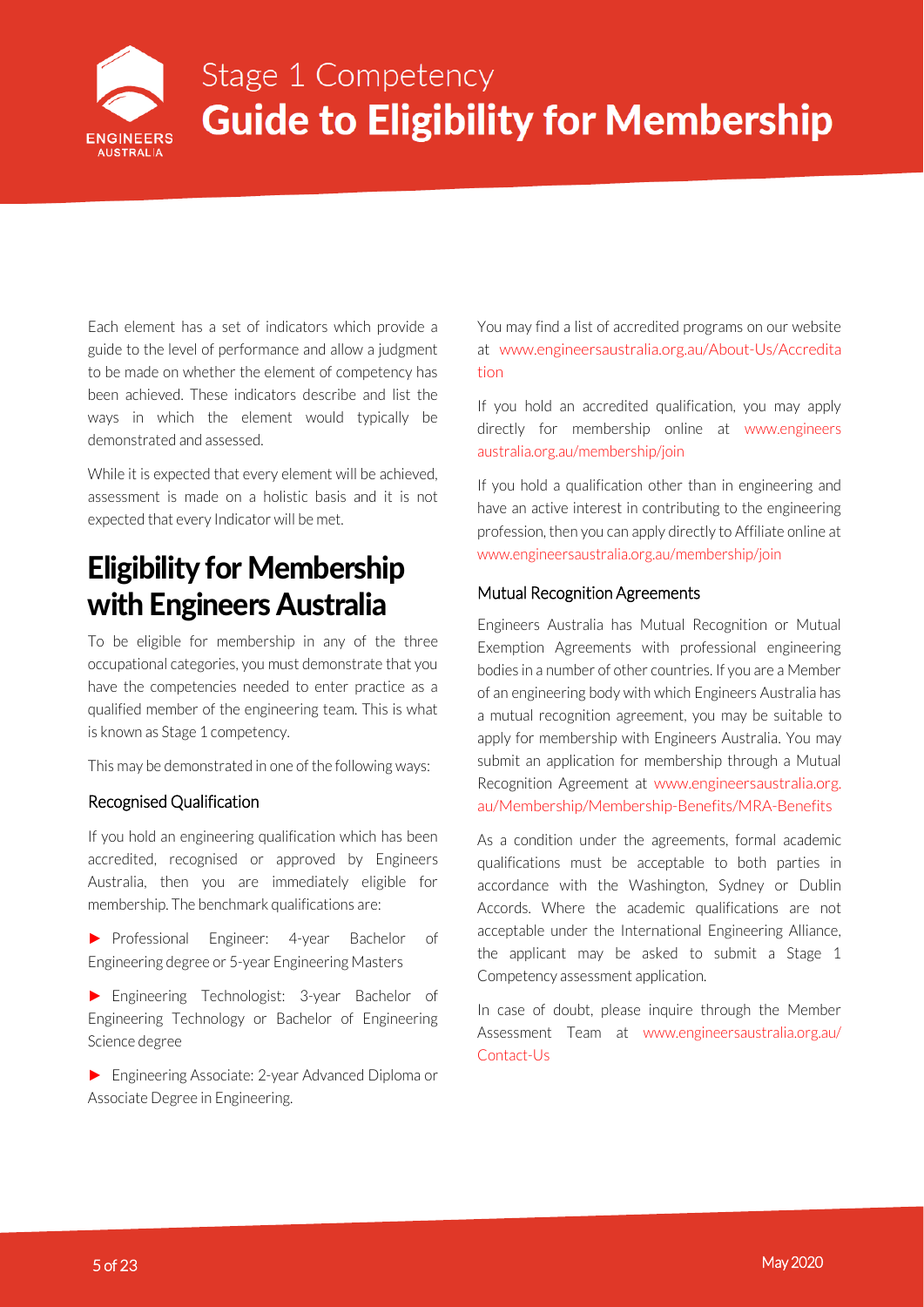

#### <span id="page-6-0"></span>International Engineering Alliance Accords

Recognition of substantially equivalent international qualifications under the Washington, Sydney or Dublin Accords is based on similar in-depth examination by overseas professional bodies. More information is available a[t https://www.ieagreements.org/](https://www.ieagreements.org/)

If your qualification has been accredited by a Signatory of one of these accords, and you have graduated since the date of the Signatory becoming a member, then you may apply directly for membership at [www.engineersaustralia.org.au/membership/join](http://www.engineersaustralia.org.au/membership/join)

### Making an Application

#### General

Preparing and submitting an eligibility for membership application allows your engineering Stage 1 competency to be assessed. You will need to supply your personal details and to upload supporting documentation.

You will need to apply for recognition in the Professional Engineer or Engineering Technologist or Engineering Associate category. However, the outcome of the assessment is never guaranteed. You may be offered another category (including that of Affiliate) or found not to be eligible for any category.

On the basis of the information contained in your application, an Assessor appointed by Engineers Australia will assess whether you have demonstrated eligibility for membership and Stage 1 competency. The assessment is made on a holistic basis, taking into account all your qualifications and experience as described in your application.

You are expected to have demonstrated each element of competency in an overall sense, but it is not expected that you will have demonstrated every indicator within each element.

Occasionally, a candidate may be asked to provide more information or to attend an interview with one or more assessors. In the majority of cases, assessment is based on the report as submitted. Engineers Australia reserves the right to seek confirmation of particular information. It may, for example, seek confirmation from your university, college or other educational institution that the details of your qualification/s are correct. Those who verify your CV may also be contacted.

Once your application has been assessed you will be advised by email of the outcome. The outcome will advise your eligibility for membership with Engineers Australia and in which membership category. If your application has not been successful in your nominated category, you will be provided with reasons for this outcome.

#### Material Required

Supporting files to be uploaded should preferably be in PDF format. Scanned documents should be clear, in colour and with a resolution of at least 300 dpi. Each individual file should preferably be smaller than 5Mb, with a maximum 10 Mb.

The required material includes:

- a. Passport size photograph
- b. Photo Identification
- c. AverifiedCurriculumVitae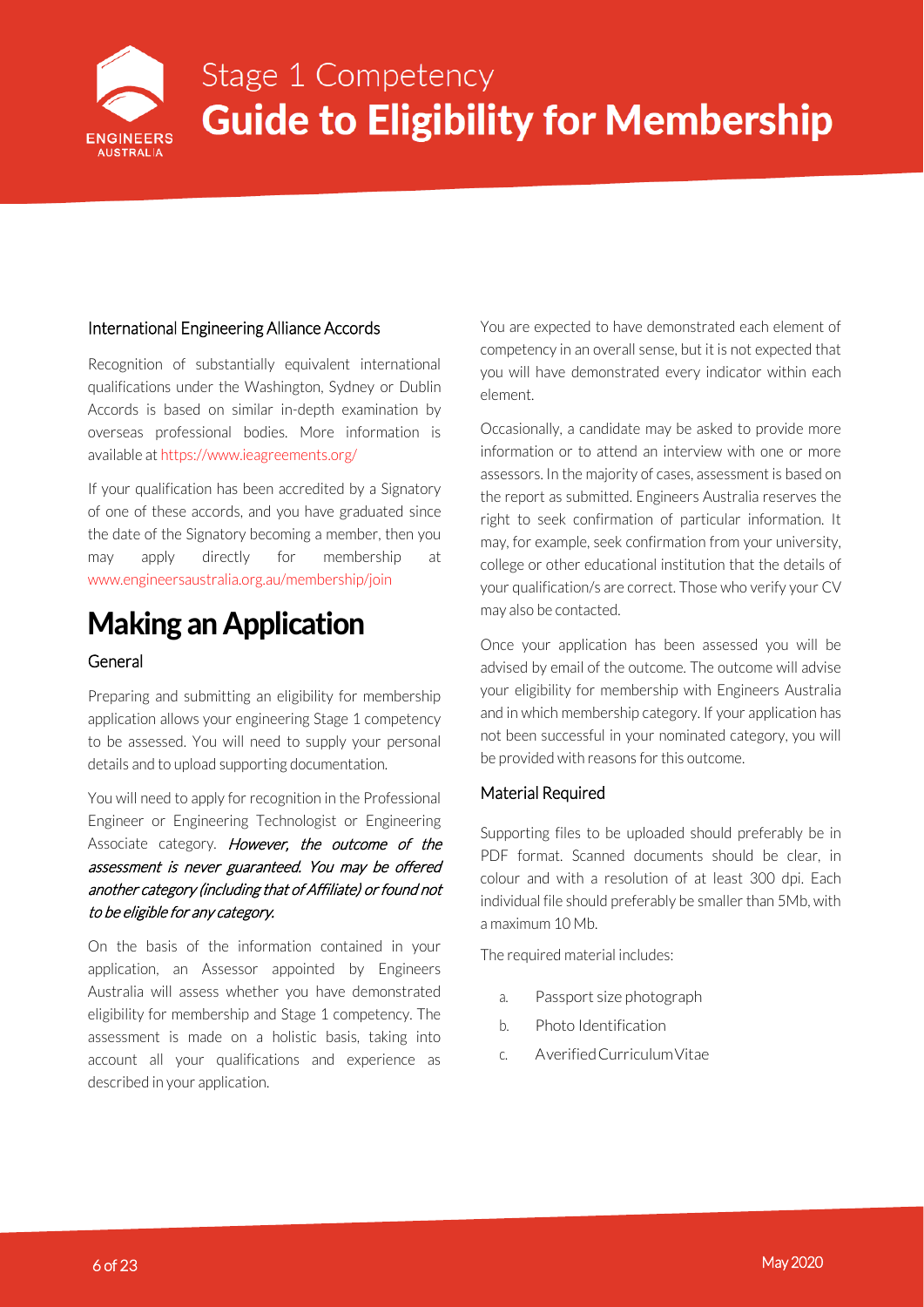

- <span id="page-7-0"></span>d. Evidence of your English language competency
- e. Documentation of all your qualifications, both testamur and transcripts (original language and English translation)
- f. Three career episode reports describing learning experiences through which you personally developed and demonstrated Stage 1 competencies, as set out in the competency standard for your occupational category
- g. The Summary Statement of your competencies

#### Photo Identification

All applications must upload:

► A passport size photograph (taken in the last 6 months)

► A copy of their passport bio-data page or Australian driver's licence. Where a passport or Australian driver's licence is not available, a copy of your birth certificate or other official identity document may be acceptable in lieu.

#### Curriculum Vitae

You must upload a verified Curriculum Vitae (CV) covering your complete employment experience from the completion of your undergraduate studies to date. If you are a graduate, your CV may cover any industry placement undertaken as part of undergraduate studies. The CV may also include engineering experience gained prior to your current qualification or concurrently with it.

Whilst your CV may include non-engineering employment, for each engineering appointment you

have held, please include:

► Name, location and contact details of your employing organisation

► Dates and duration of your employment in this appointment

- $\blacktriangleright$  Title of the position you held
- ► Your defined role and responsibilities

Your CV should be no more than three A4 pages. Verification of your CV must cover at least the last three years of your engineering employment. If you have less than three years of engineering work experience, then please provide verification of what you have completed.

#### Documentary evidence of employment used for career episodes must be provided.

Each stage of your CV must be verified by a responsible Engineer, preferably a Member or Fellow of Engineers Australia. The following statement must be added to the CV and signed by the verifier:

"I verify that this is a true statement of the career history of (candidate's name) during the period (date) to (date)."

This statement must be accompanied by the printed name, address, phone number and status of the Verifier, with their membership number if applicable.

The verification may be confirmed by Engineers Australia.

If you cannot provide a verified CV due to overseas employment, a reference letter from your previous employer is acceptable. Such letters should be provided on the company's letterhead and clearly indicate the employment period, position held, and main responsibilities.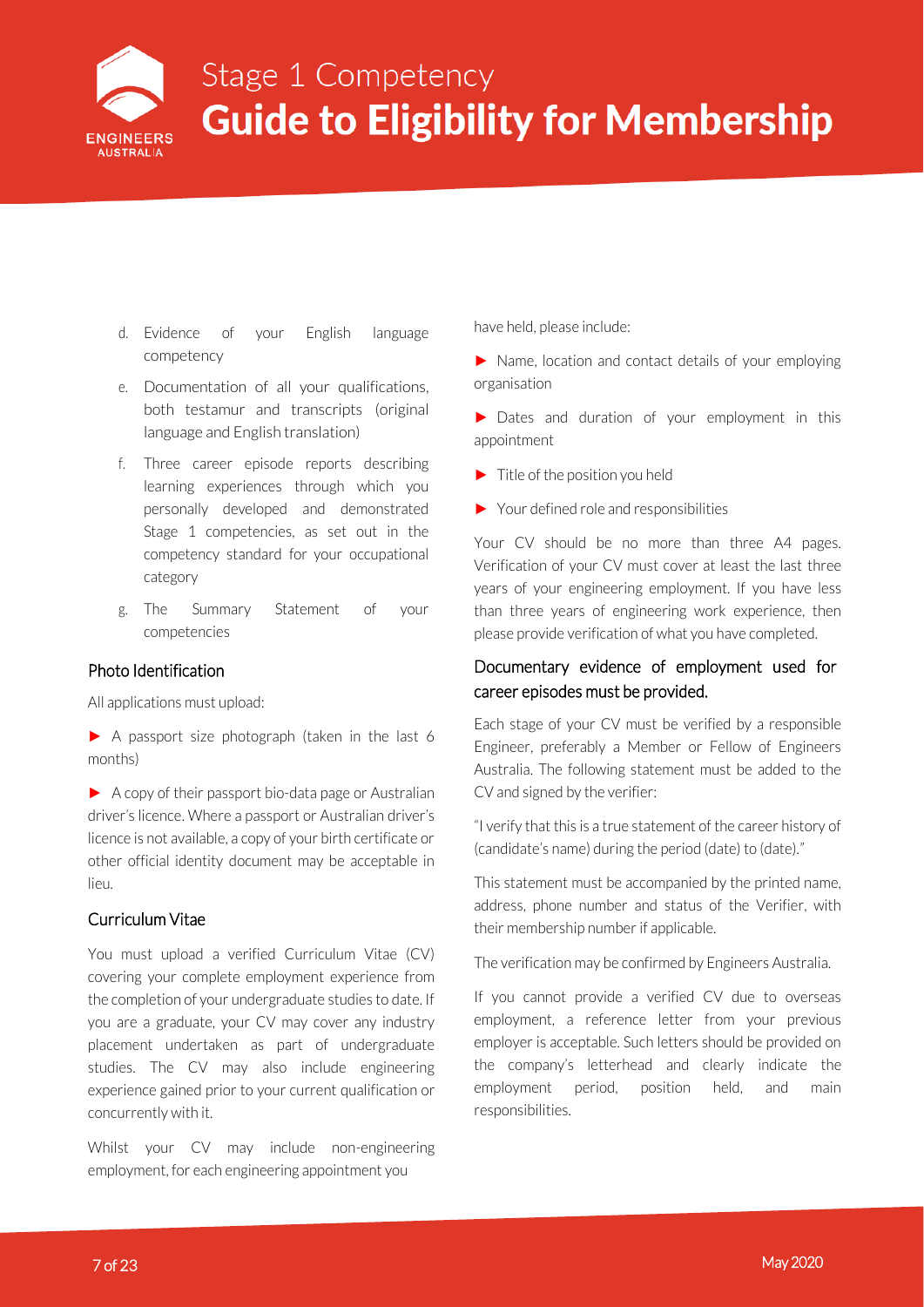

<span id="page-8-0"></span>If the letter is not in English, please provide copies of both the English translation and original document.

If, in exceptional circumstances, you cannot provide verification of employment for all or part of the last three-year period, you must upload a properly witnessed Statutory Declaration stating that the information contained in your CV is true and correct. Please refer to Appendix D for an appropriate form. Engineers Australia reserves the right, in its absolute discretion, not to accept a Statutory Declaration.

#### English Language Competency

Engineers Australia considers it vital for members of the engineering team to be able to communicate effectively in both written and spoken English. Engineers Australia will normally accept your English language competency if:

► You are a citizen of and hold a valid passport issued by Australia, New Zealand, USA, UK, Ireland, and Canada;

► You have successfully completed an undergraduate engineering qualification, a master's degree or PhD program from a country where the official language is English: Australia, New Zealand, USA, UK, Ireland, and Canada (excluding Quebec);

► You have worked in engineering in Australia (as detailed in your CV) and your engineering employer has provided a statement (on company letterhead) that you are competent in English in the workplace.

If one of these statements applies to you, please provide and upload a statement to this effect. These statements may be confirmed by Engineers Australia.

If none of the above statements apply, then you must provide a valid test report (taken within the last 2 years at the time of submission) from either IELTS, TOEFL, or PTE showing the required English language competency

which is:

|           | IELTS™ | <b>TOEFL</b><br>liBT®l | PTE<br>Academic |
|-----------|--------|------------------------|-----------------|
| Listening | 6      | $\overline{1}2'$       | 50              |
| Reading   | G      | 13                     | 50              |
| Writing   | ó      | 21                     | 50              |
| Speaking  | ó      | 18                     | 50              |

► IELTS (International English Language Testing System) assessment showing that you have achieved a minimum score of 6.0 in each of the four modules of listening, reading, writing and speaking, in either the General Training or the Academic modules of IELTS.

► TOEFL (Test of English as a Foreign Language) assessment showing that you have achieved a minimum score of 12 in listening, 13 in reading 21 in writing and 18 in speaking.

▶ Pearson PTE Academic test showing that you have achieved a minimum score of 50 in each of the four modules of listening, reading, writing and speaking.

#### Qualification Details

You must upload clear copies of the original testamur (certificate) of your degree, diploma, certificate, or certificates of other contributing qualifications, together with the associated academic transcripts showing courses, subjects or units studied and the results gained in each. If you have more than one qualification that you believe is relevant, please provide the above details for each one.

Where your qualifications are not in English, you must upload copies of both the original language document and an English translation. The documents must be translated by a professional translator with the name and contact details of the translator provided on the English language version.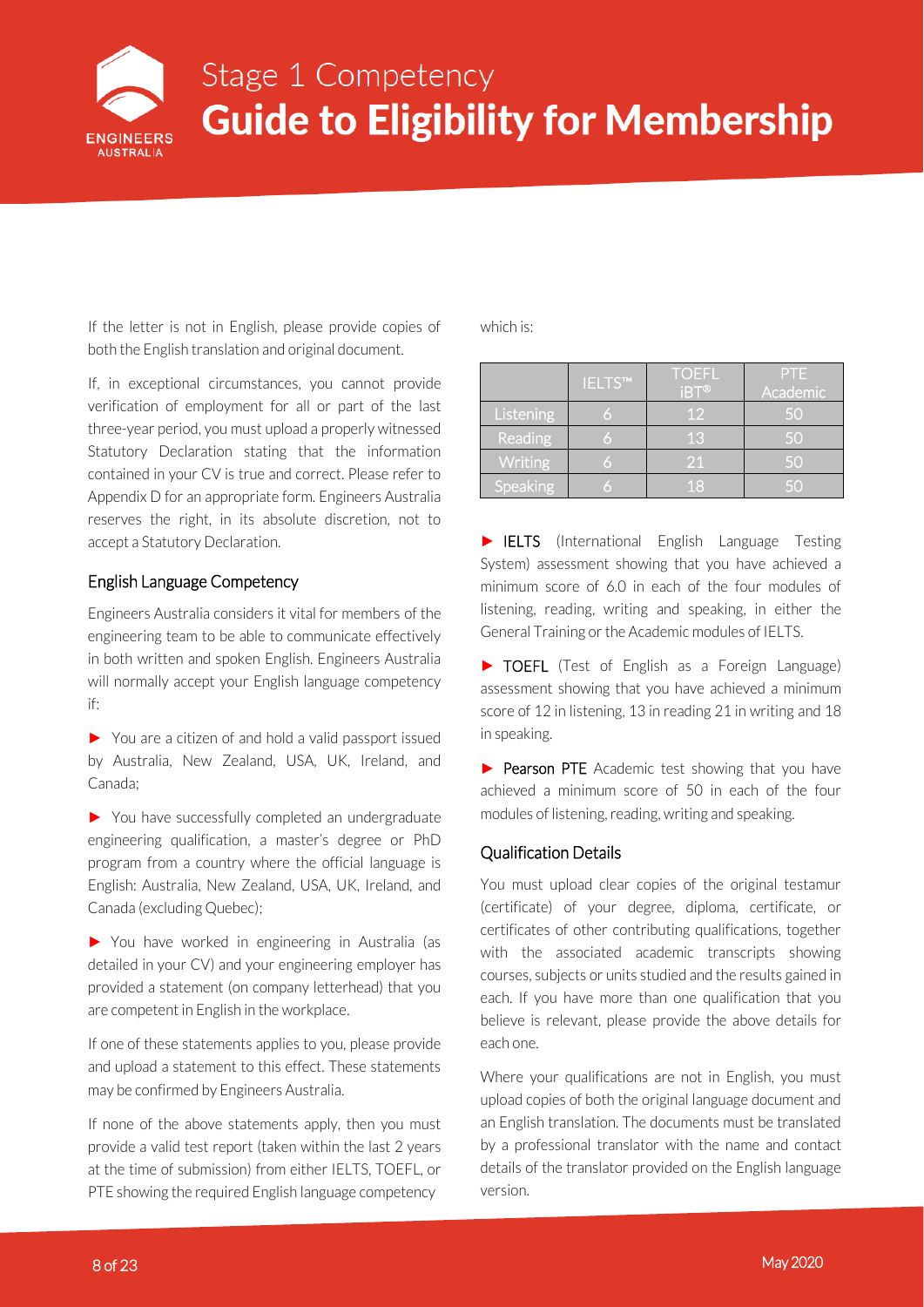

<span id="page-9-0"></span>If your current name is not the same as on the original documents, or if different spellings of your name are used over your documentation, then you must upload evidence of your name change or a statutory declaration stating that the variation of your name all designates one and the same person.

#### Career Episodes

The purpose of the career episodes is to demonstrate to the Assessor that your underpinning engineering knowledge for entry to the profession has been:

► Consolidated and

► Applied appropriately to confirm the Stage 1 competencies

You should prepare and upload three career episodes describing engineering experiences through which you believe you developed and demonstrated Stage 1 competency.

Before starting, you should read the competency standard for your chosen occupational category.

Choose three major learning experiences that you believe are able to demonstrate the range of competencies for your occupational category. A substantial project or design exercise, for example, may have required you to demonstrate many different competencies, and could be a very suitable basis for one of your career episodes.

After you have completed each career episode, indicate in your summary statement which elements of competency it enabled you to demonstrate.

You should not try to write separately about each element of competency, nor is it expected that each career episode will demonstrate all elements of competency. Rather, you should aim to ensure that your career episodes, taken together, cover all the elements.

You must describe work you have actually performed yourself and write in the first person singular (I … ) to make your personal contribution very clear.

A total of 1500 words should be enough for each career episode and you should not exceed 2000 words for each.

When writing about a team project, you should describe the project overall, but you must also describe the specific part you played personally, how it contributed to the overall objective, what you actually did, and what competency or competencies you believe this demonstrates.

Number each career episode and each paragraph within it so that you can refer to them later in the summary statement. For example, paragraph 3 in Career Episode 2 would be referred to as CE2.3.

As you write your career episodes, ask yourself continually: How can the Assessor, reading my application, be satisfied that I have actually demonstrated Stage 1 competency? The Assessor will expect that you, in your series of career episodes will have covered every element of competency. You must try to show that you have demonstrated each element in an overall sense. In judging whether or not you have demonstrated each element, the Assessor will rely on the indicators for that element as a guide. Remember always that you must write about your personal performance. It is not enough to say that a project or unit of study in which you took part covered certain competencies. You must describe what you did yourself, as an individual.

Formulae, tables, photographs and drawings are no substitute for a concise description of individual activity and their relationship to the Stage 1 Competencies.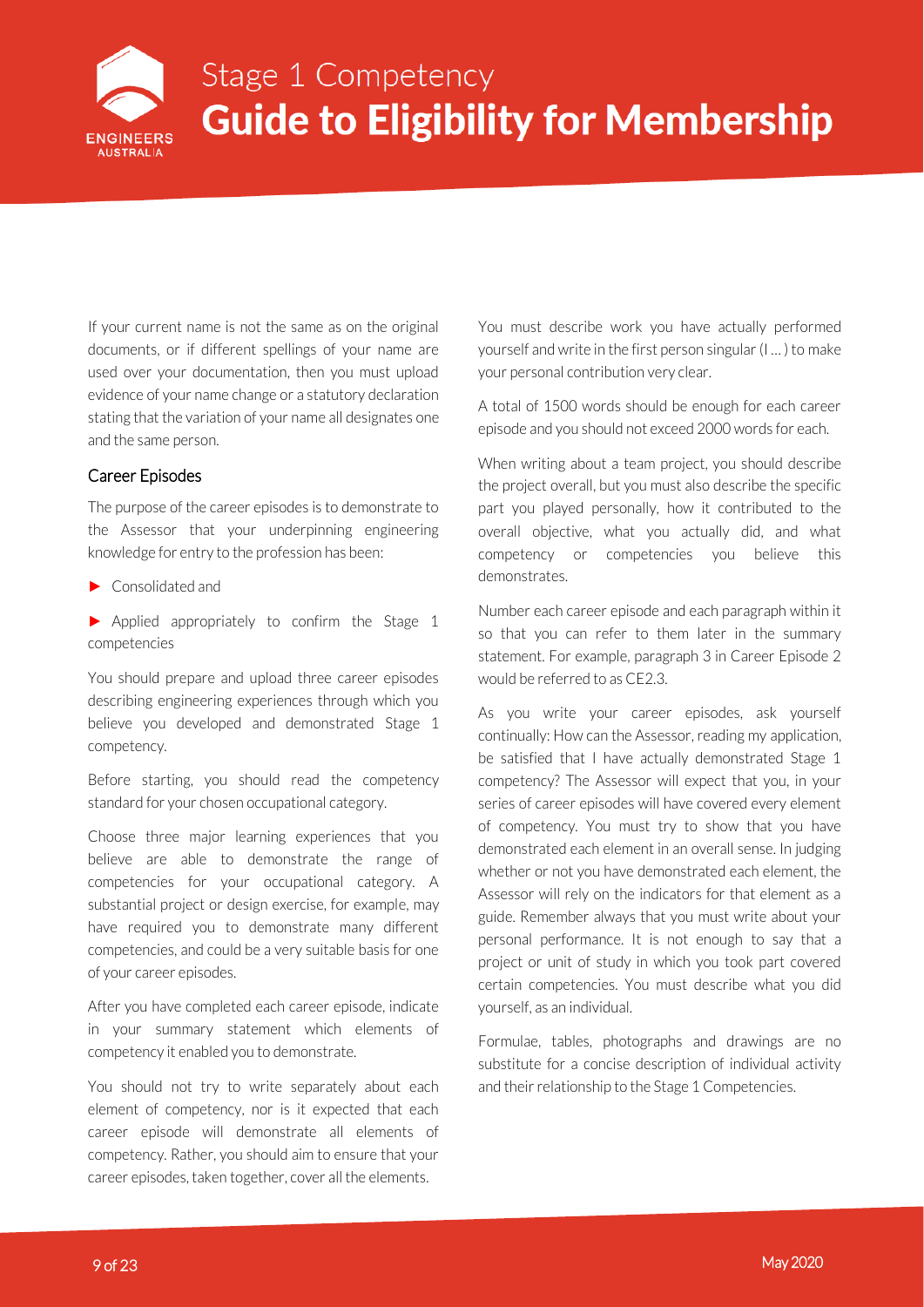

#### <span id="page-10-0"></span>Remember that Stage 1 competency requires:

► The acquisition of appropriate engineering foundation knowledge

 $\blacktriangleright$  The ability to apply this knowledge to problems and situations within your occupational category

Engineers Australia needs to be satisfied that you have both. Your career episodes should focus on the application of your knowledge.

Refer to Appendix B for an example of a career episode.

#### Career episodes relating to engineering employment

It is expected that career episodes are based on experience gained in engineering employment. The career episode should describe the application of your engineering knowledge with the intention to demonstrate competency which has been consolidated through work performed in engineering employment.

Each career episode should be based on a project or a piece of work you have worked on or are currently working on, detailing particular problems you were required to solve.

#### You need to ensure that the section of your CV relating to your chosen example is verified.

You must write about what you actually did, indicating what elements of competency you believe you demonstrated, and how you did so. You should identify any particular problems encountered and problemsolving techniques you used. The Assessor must be able to identify the contribution you made personally to the project or task, particularly if the contribution was of a

novel or critical nature. You must write in the first person singular, describing what you actually did and how this demonstrates the competencies claimed. A mere listing of your responsibilities or a position description will not be accepted.

Please ensure that each work-based career episode includes:

#### ► Introduction

- Dates and duration of the project or appointment you are writing about
- Name of employing organisation and location of worksite
- Title of the position you occupied
- Background, nature and objectives of the overall engineering project
- Nature of your particular work area
- An organisation chart highlighting your position

#### ► Personal performance

- Detailed description of the work you performed personally
- Technical details of the work
- How you applied your engineering knowledge and skills
- The tasks delegated to you and how you went about accomplishing them
- Any particular engineering problems you encountered and how you solved them
- Strategies you devised, including any original or creative design work
- How you worked with other team members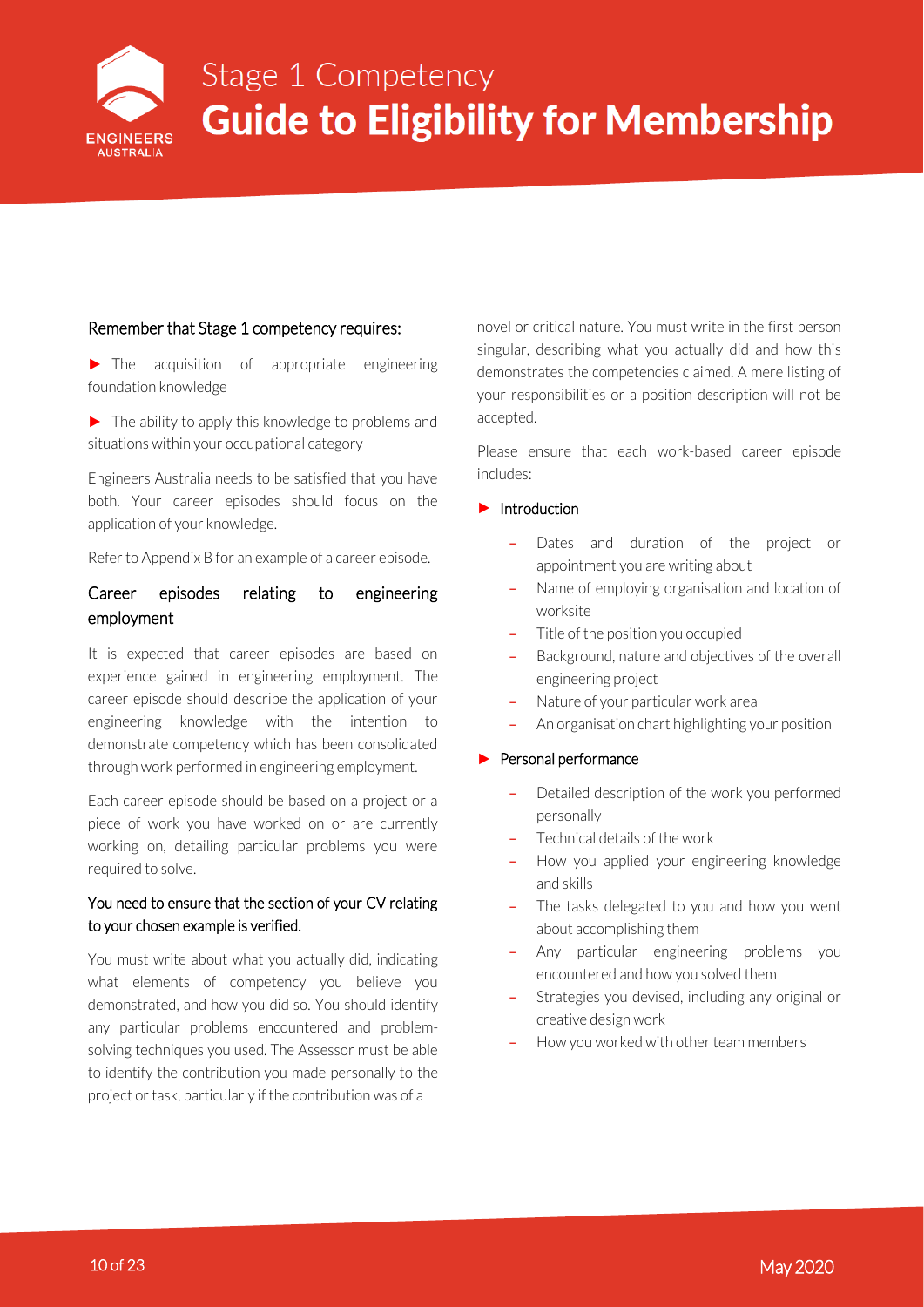

#### <span id="page-11-0"></span>► Summary

- Your view of the overall project (brief summary)
- How well the project succeeded in meeting its goals and requirements
- How your personal role contributed to the project

#### Career episodes for those recently graduated

Recent graduates may have difficulty in providing career episodes related to engineering employment. In that case, career episodes may be based on experience gained in obtaining your qualification.

A career episode based on your experiences during your educational program should focus on the most advanced pieces of work you have done, the knowledge you needed in order to perform that work, and the abilities you needed in order to apply your knowledge in an engineering context.

Project work is likely to be one of the best ways of illustrating your knowledge and abilities.

It may be useful to describe what you found most challenging, and how you developed the ability to meet these challenges. It is not enough to say simply that a particular unit of study covered the competencies required. You must explain one or more pieces of work that you performed (during your studies or after), how you performed it, and how you believe it demonstrates the knowledge or competency in question. It is important to indicate which units of study contributed to the knowledge you needed in order to perform the work.

#### Summary Statement

Following your career episodes, you will be asked to provide a summary statement, identifying each element of competency and indicating where you have addressed it.

You need to analyse your career episodes to ensure you have addressed all the competency elements for the nominated category.

The results of your analysis will be demonstrated in your summary statement. The summary statement cross references the competency elements with the particular paragraph in your career episode where each element occurs. To do this you will need to number the paragraphs in your career episodes.

Refer to Appendix C for summary statements in your nominated category.

Please note that only one summary statement is required for all three episodes.

#### Plagiarism

Career episodes must be based on work conducted personally by you and must be written entirely in your own words. Presenting work conducted by others as your own and/or using other people's words (templates, Career Episodes, online sources, etc.) is considered plagiarism and is a violation of Engineers Australia's Code of Ethics [https://www.engineersaustralia.org.au/ethics.](https://www.engineersaustralia.org.au/ethics) This carries significant penalties including the rejection of the application, imposition of a 12, 24, or 36-months ban.

### Review and Appeal of Decision

If you believe your assessment outcome is not appropriate, then you may request that your application be reassessed. There are two avenues to have your application reassessed; a review or an appeal. The request for a review or an appeal must be accompanied by the relevant fee which can be found at [www.engineersaustralia.org.au/Membership/](http://www.engineersaustralia.org.au/Membership/Assessment-Of-Qualifications-And-Competencies) [Assessment-Of-Qualifications-And-Competencies](http://www.engineersaustralia.org.au/Membership/Assessment-Of-Qualifications-And-Competencies)

Fees will be refunded if the outcome is in your favour, but not if the original decision is upheld.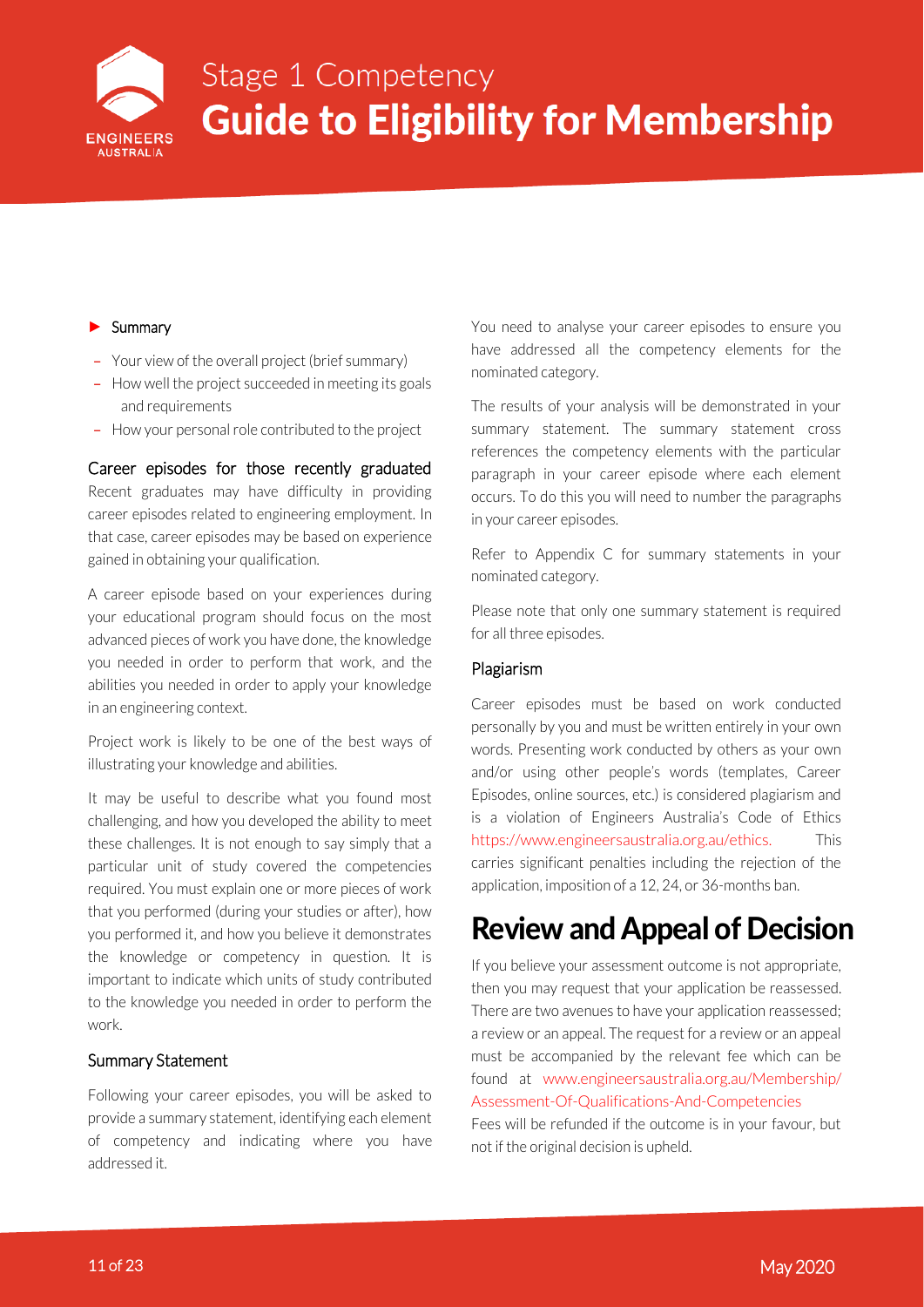

#### <span id="page-12-0"></span>Review

The normal process for a review is for your application to be re-examined by another Assessor. You can make a request for a review within three months of the date of the original assessment outcome letter.

Your request for review should set out the basis on which you believe the outcome is inappropriate and be addressed in writing to

The Manager Review/Appeal Engineers Australia 11 National Circuit Barton, ACT 2600

For those decisions remaining in dispute, a formal appeal process is available.

#### Appeal

The process of an appeal requires an Appeal Committee to be convened. You can make a request for an appeal within six months of the date of the original assessment outcome letter.

If you apply for an appeal, then you should understand that all necessary documentation from your file will be forwarded to the Appeal Committee. Under Australian Privacy Legislation your permission is required for this to happen. Your signature on your letter applying for an appeal will be taken as denoting your consent for your file documents to be forwarded to the Appeal Committee.

Your request for appeal should set out the basis on which you believe the outcome is inappropriate and addressed in writing to:

The Manager Review/Appeal Engineers Australia 11 National Circuit Barton, ACT 2600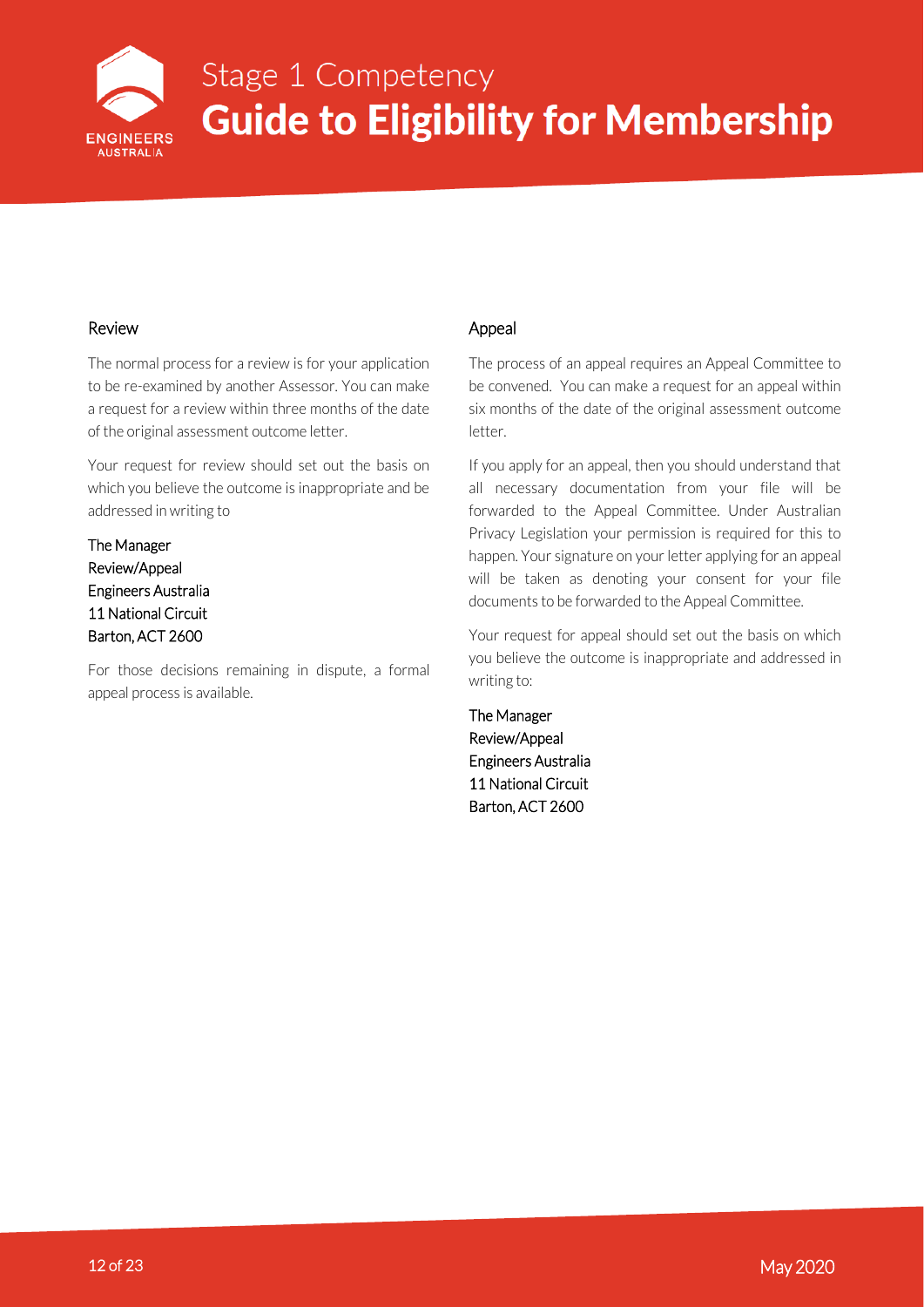

## Stage 1 Competency **Eligibility for Membership Guide**

<span id="page-13-0"></span>

| Checklist                                                                                                                                                                 | T           |
|---------------------------------------------------------------------------------------------------------------------------------------------------------------------------|-------------|
| 1. Passport size photograph<br>– head<br>and<br>shoulders photograph with a resolution of 1200<br>x 1600 pixels in vertical orientation                                   | S<br>a<br>S |
| 2. Prime identification document                                                                                                                                          | n           |
| Current passport bio-data page<br>(only<br>page including photo and name) or                                                                                              |             |
| Current or valid Australian driver's licence                                                                                                                              |             |
| 3. Verified Curriculum Vitae                                                                                                                                              |             |
| 4. Statement or evidence of English language<br>competency                                                                                                                |             |
| IELTS test report or                                                                                                                                                      |             |
| TOEFL test report or                                                                                                                                                      |             |
| PTE test report or                                                                                                                                                        |             |
| Academic Testamurs completed from<br>an English-speaking country or                                                                                                       |             |
| Letter from an Australian employer                                                                                                                                        |             |
| 5. Academic testamurs (degree certificates)                                                                                                                               |             |
| 6. Complete and official academic transcripts,<br>showing courses, subjects or units studied and<br>results gained in each (include any recognition of<br>prior learning) |             |
| 7. Official<br>English translations<br>of<br>above<br>documents where applicable                                                                                          |             |
| 8. Three<br>episodes<br>demonstrating<br>career<br>applications of all elements of competency                                                                             |             |
| 9. Summary statement for the<br>nominated<br>category                                                                                                                     |             |
| 10. Fee for assessment                                                                                                                                                    |             |

The preference is for documents to be in PDF format. Scanneddocumentsshouldbeclear,in colour and with resolution of at least 300 dpi. Each individual file should preferably be smaller than 5Mb with a maximum of 10Mb.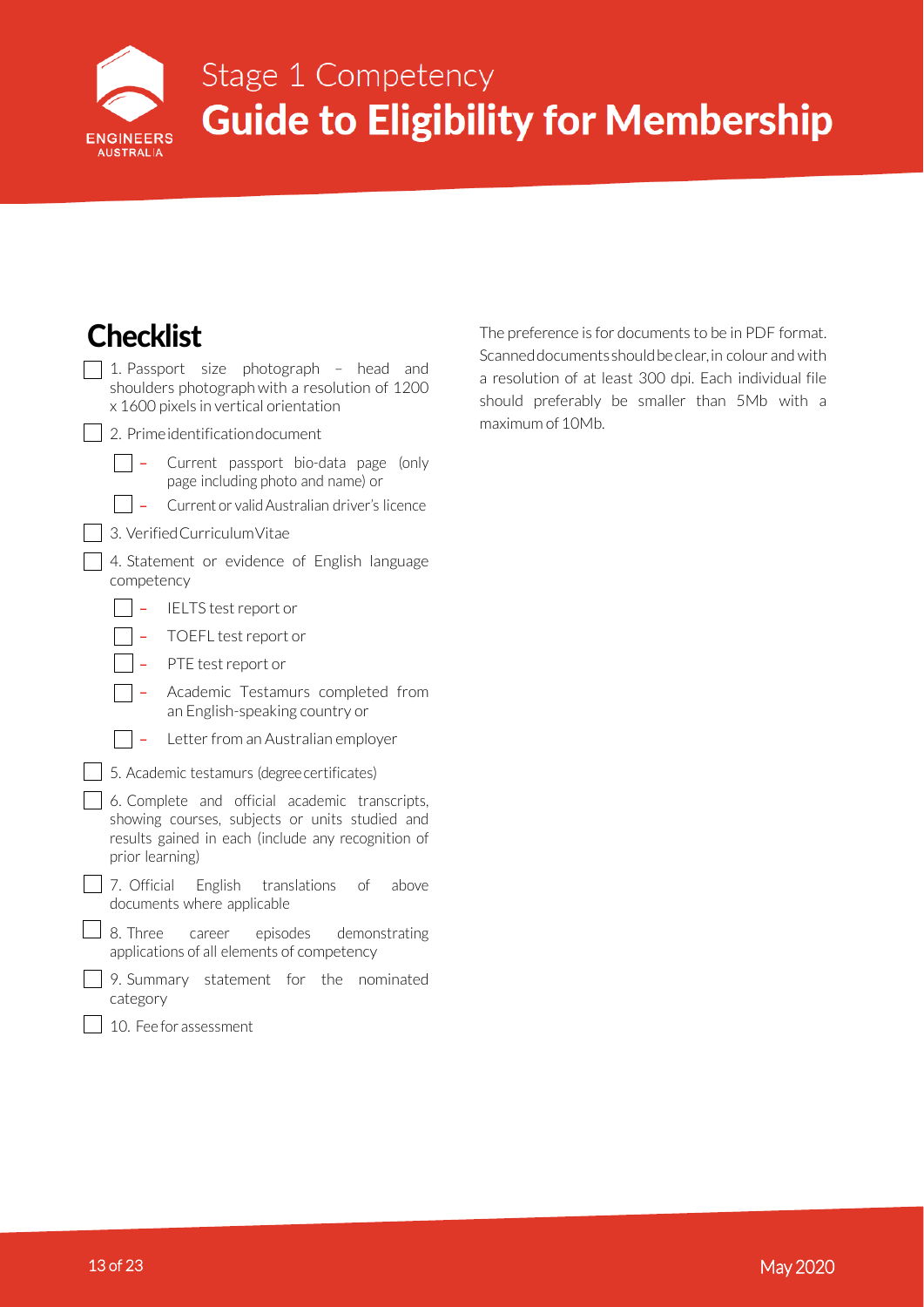

### <span id="page-14-0"></span>Fees

Fees associated with the eligibility for membership application can be found at [www.engineers](http://www.engineersaustralia.org.au/Membership/Assessment-Of-Qualifications-And-Competencies) [australia.org.au/Membership/Assessment-Of-](http://www.engineersaustralia.org.au/Membership/Assessment-Of-Qualifications-And-Competencies)[Qualifications-And-Competencies](http://www.engineersaustralia.org.au/Membership/Assessment-Of-Qualifications-And-Competencies)

### Appendix A

#### Defining the Engineering Team – Role Description

#### The Professional Engineer

The benchmark Stage 1 qualification for professional engineers is the 4-year Bachelor of Engineering degree or 5-year Engineering Master's.

Professional Engineers are responsible for engineering projects and programs, for bringing knowledge to bear from multiple sources to develop solutions to complex problems and issues, for ensuring that technical and non-technical considerations are properly integrated, and for managing risk as well as sustainability issues.

Professional Engineers have a particular responsibility for ensuring that all aspects of a project are soundly based in theory and fundamental principle, and for understanding clearly how new developments relate to established practice and experience and to other disciplines with which they may interact. One hallmark of a professional is the capacity to break new ground in an informed, responsible and sustainable fashion.

Professional Engineers must demonstrate Stage 1 competencies that involve all of the following:

#### Knowledge and skill base

► Comprehensive, theory-based understanding of the underpinning natural and physical sciences and the engineering fundamentals applicable to the engineering discipline

► Conceptual understanding of the mathematics, numerical analysis, statistics, and computer and information sciences which underpin the engineering discipline

► In depth understanding of specialist bodies of knowledge within the engineering discipline

► Discernment of knowledge development and research directions within the engineering discipline

► Knowledge of contextual factors impacting the engineering discipline

► Understanding of the scope, principles, norms, accountabilities and bounds of contemporary engineering practice in the specific discipline

#### Engineering application ability

► Application of established engineering methods to complex engineering problem solving

 $\blacktriangleright$  Fluent application of engineering techniques, tools and resources

► Application of systematic engineering synthesis and design processes

► Application of systematic approaches to the conduct and management of engineering projects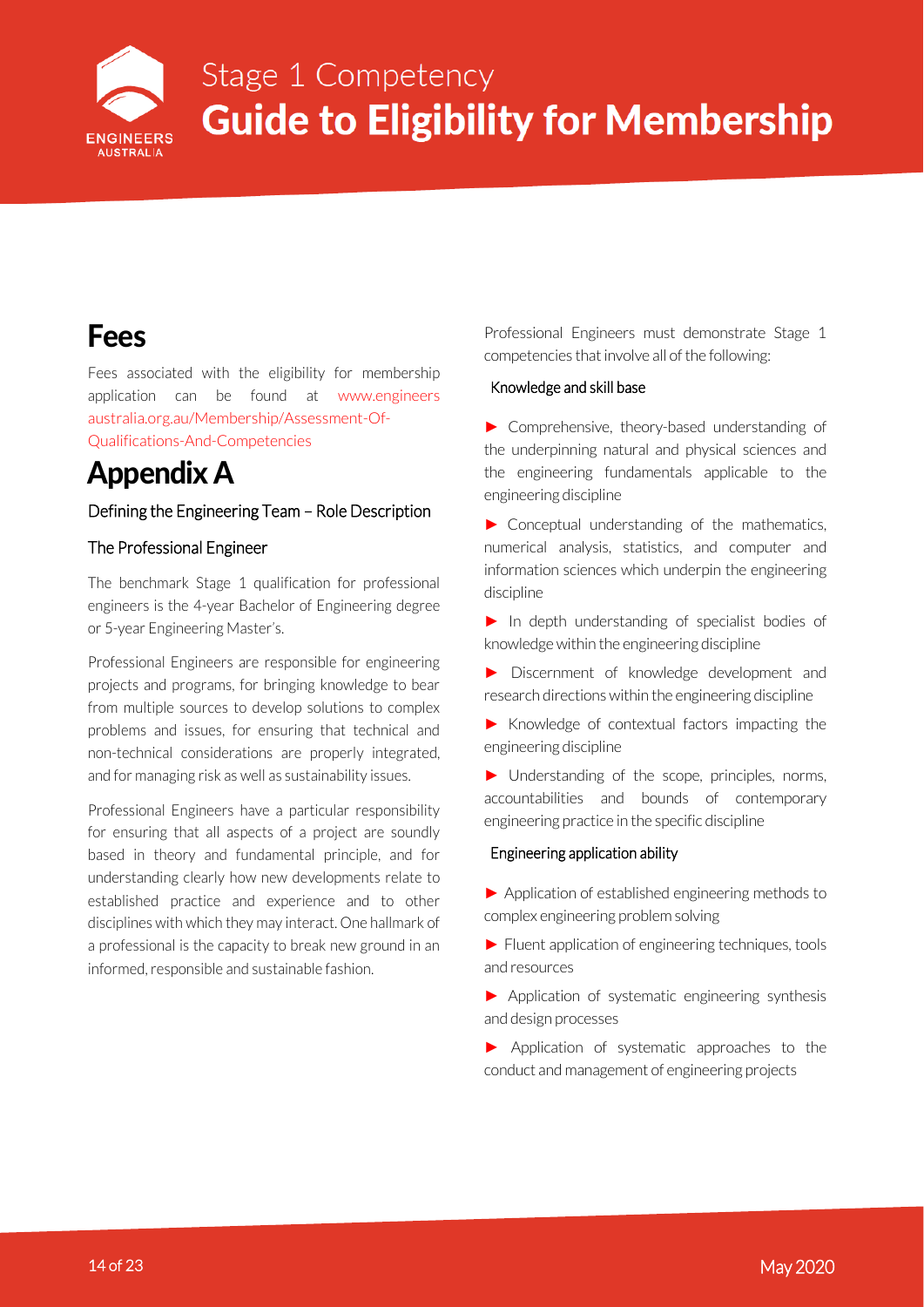

#### <span id="page-15-0"></span>Professional and personal attributes

- $\blacktriangleright$  Ethical conduct and professional accountability
- ► Effective oral and written communication in professional and lay domains
- ► Creative, innovative and pro-active demeanour
- ► Professional use and management of information
- ► Orderly management of self and professional conduct
- $\blacktriangleright$  Effective team membership and team leadership

Professional engineers may lead or manage teams appropriate to these activities.

#### The Engineering Technologist

The benchmark Stage 1 qualification for engineering technologists is the 3-year Bachelor of Engineering Technology or Bachelor of Engineering Science degree.

Engineering Technologists normally operate within broadly defined technical environments and undertake a wide range of functions and responsibilities. They are often specialists in the theory and practice of a particular branch of engineering technology or engineering-related technology (the technology domain), and specifically in its application, adaptation or management, in a variety of contexts.

Engineering Technologists must demonstrate Stage 1 competencies that involve all of the following:

#### Knowledge and skill base

► Systematic, theory-based understanding of the underpinning natural and physical sciences and the engineering fundamentals applicable to the technology domain

► Conceptual understanding of the mathematics, numerical analysis, statistics, and computer and information sciences which underpin the technology domain

► In depth understanding of specialist bodies of knowledge within the technology domain

► Discernment of knowledge development and research directions within the technology domain

► Knowledge of engineering design practice and contextual factors impacting the technology domain

► Understanding of the scope, principles, norms, accountabilities and bounds of contemporary engineering practice in the specific discipline

#### Engineering application ability

► Application of established engineering methods to complex engineering problem solving

► Fluent application of engineering techniques, tools and resources

► Application of systematic engineering synthesis and design processes

► Application of systematic approaches to the conduct and management of engineering projects

#### Professional and personal attributes

► Ethical conduct and professional accountability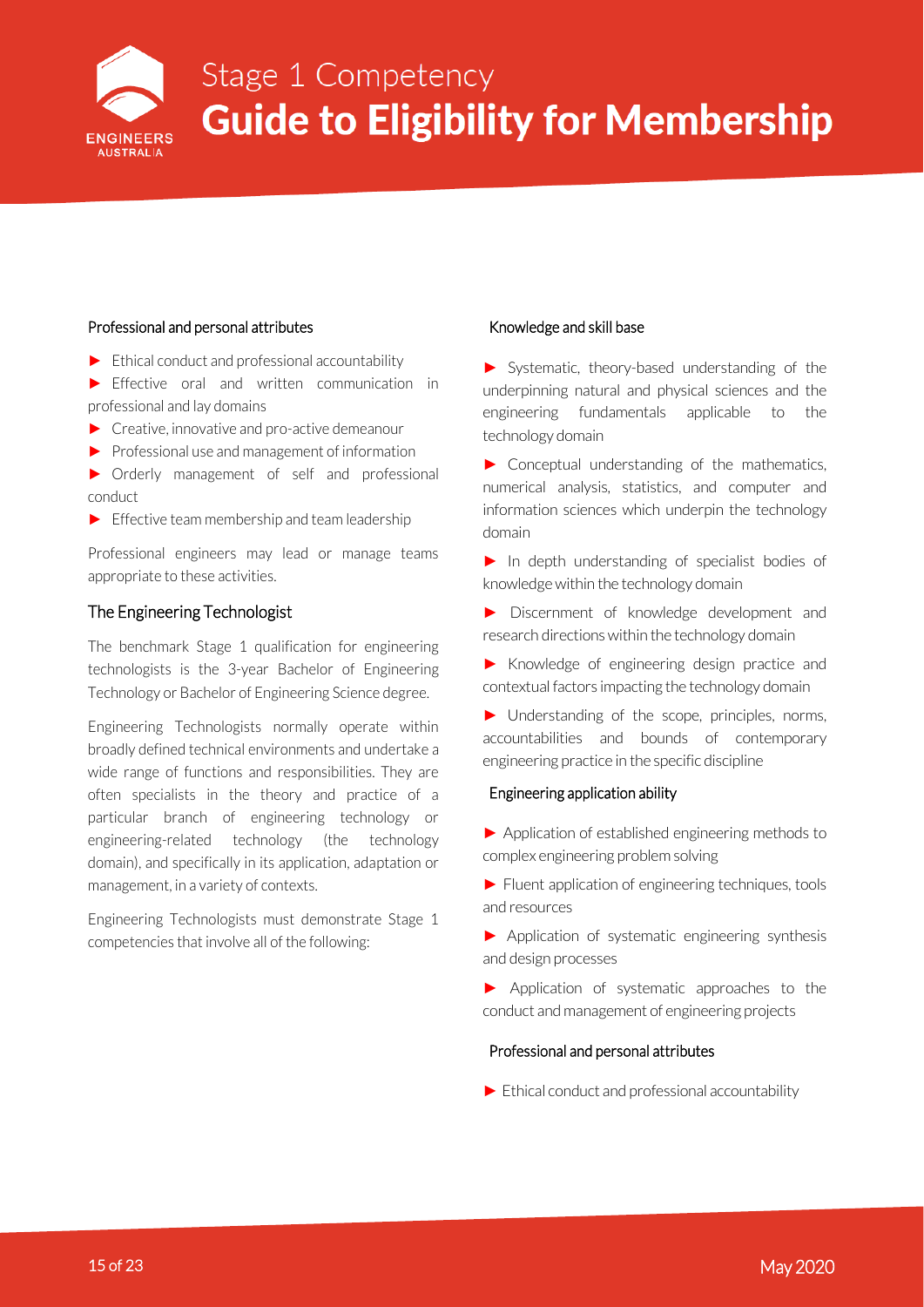

<span id="page-16-0"></span>► Effective oral and written communication in professional and lay domains

- ► Creative, innovative and pro-active demeanour
- ► Professional use and management of information

► Orderly management of self and professional conduct

 $\blacktriangleright$  Effective team membership and team leadership

Engineering Technologists may lead teams appropriate to these activities. When in a senior role they may even be responsible for employing professional engineers and other specialists where appropriate.

#### The Engineering Associate

The benchmark Stage 1 qualification for engineering associates is the 2-year Advanced Diploma or Associate Degree in Engineering.

Engineering Associates focus on the practical implementation of engineering work or the conduct of engineering operations, and the application of recognised standards and codes of practice in familiar and unfamiliar situations.

Engineering Associates must demonstrate Stage 1 competencies that involve all of the following:

#### Knowledge and skill base

► Descriptive, formula-based understanding of the underpinning natural and physical sciences and the engineering fundamentals applicable to the practice area

 $\blacktriangleright$  Procedural level understanding of the mathematics, numerical analysis, statistics,

and computer and information sciences which underpin the practice area

► In depth practical knowledge and skills within the specialist sub-disciplines of the practice area

► Knowledge of contextual factors impacting the engineering discipline

► Understanding of the scope, principles, norms accountabilities and bounds of contemporary engineering practice in the practice area

#### Engineering application ability

► Application of established technical and practical methods to the solution of well-defined engineering problems

► Application of technical and practical techniques, tools and resources to well defined engineering problems

► Application of systematic design processes to well defined engineering problems

► Application of systematic project management processes

#### Professional and personal attributes

- ► Ethical conduct and professional accountability
- ► Effective oral and written communication in professional and lay domains
- ► Creative, innovative and pro-active demeanour
- ► Professional use and management of information
- ► Orderly management of self and professional conduct
- $\blacktriangleright$  Effective team membership and team leadership

Engineering Associates may lead or manage teams appropriate to these activities. When in a senior role they may even be responsible for employing professional engineers and other specialists where appropriate. In Australia the term 'para-professional' is frequently used to describe the engineering associate occupation.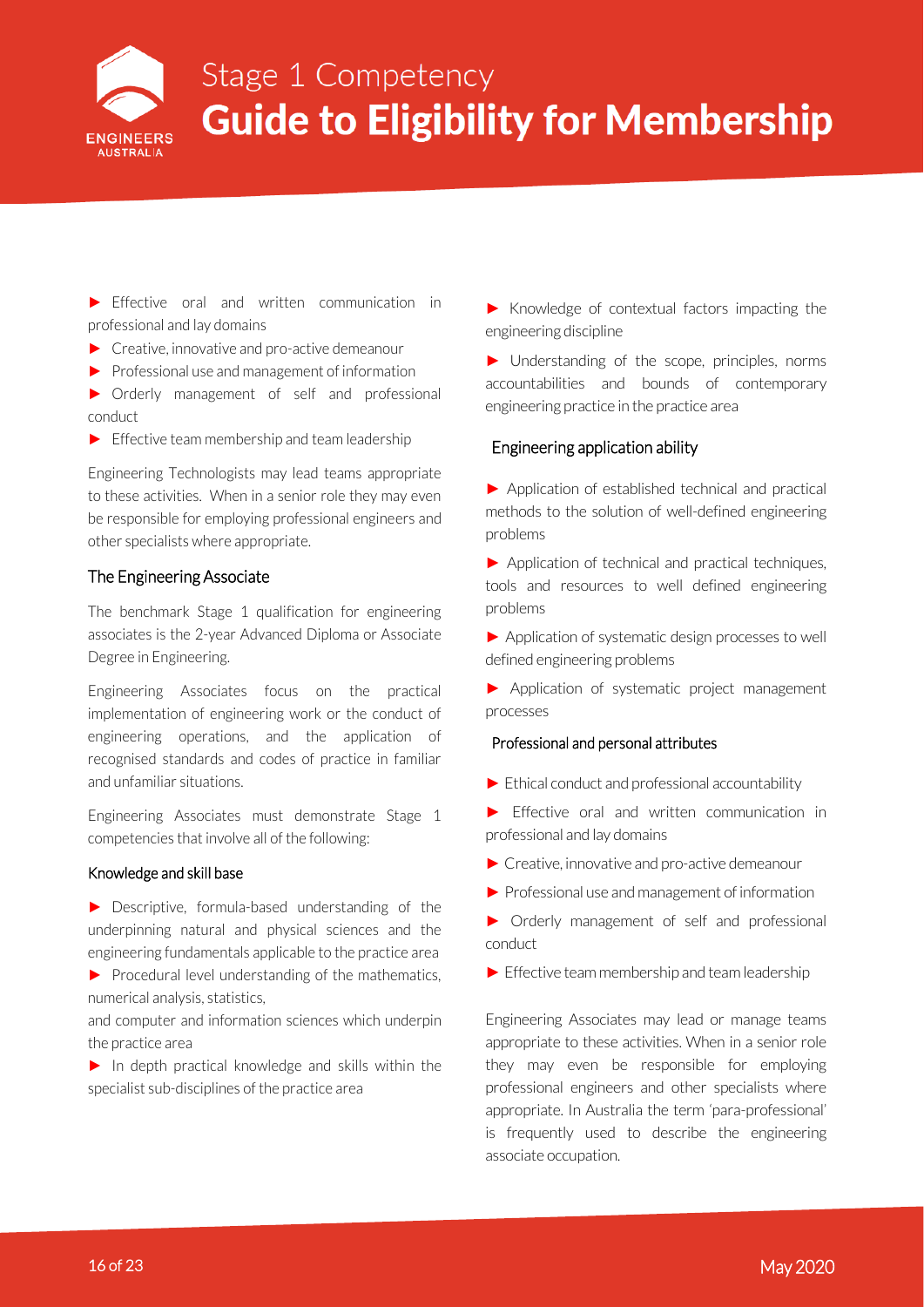<span id="page-17-0"></span>

### Appendix B

#### Career Episode Example

This example career episode is intended to give Stage 1 applicants an overview of the type and style of documentation required. It is not used as

a mechanism of comparison or moderation against other career episodes.

#### Career episode 1: Construction of a new medium rise building in XXXX

CE1.1 This career episode deals with my involvement in the construction of Building XXX located at XXX in NSW while working as Structural Design Engineer for XXX. Our office was commissioned by the head office to complete several complicated elements of the structure. My role in this project was to complete the majority of the detailed design of the complex suspended ground floor slab. I undertook this project in July 2019 and the construction is due to be completed in April 2022.

CE1.2 The organisational structure for the engineering project at the time was as shown below:



CE1.3 After being briefed on the project by the chief project engineer, my first task was to break down the entire floor system into an ordered set of discrete designable elements such as slabs, bands and transfer beams. Next, I used the RAPT computer program to carry out the detailed design of each of the forty or so elements. This involved measuring the span, dimensions and loading on each element and entering this data to model it in the program. My aim was to make the models as accurate as practicable, while still allowing for the opportunity to incorporate future changes.

CE1.4After reassessing the specified design criteria,

I realised that the reinforcement cover I had used did not satisfy fire resistance and durability requirements. However, because each design element was already set up as a computer model, it was simple enough to change the covers and make the necessary design modifications. To ensure the clarity of the design to others, I documented and ordered the calculations and computer output in a lever arch file, including summary pages and assumptions used.

CE1.5 Throughout the design process, it was my responsibility to produce, order and maintain all the design documentation including computations and reinforcement drawings. I arranged the calculations, numbering approximately 1000 pages, based on

the site grid system. The RAPT output for each element designed was sorted in this system, with summary pages of input and conclusions provided for each. I clearly outlined content pages and the design concepts and philosophies at the front of the documentation, while also including sections for superseded computations and verification documentation.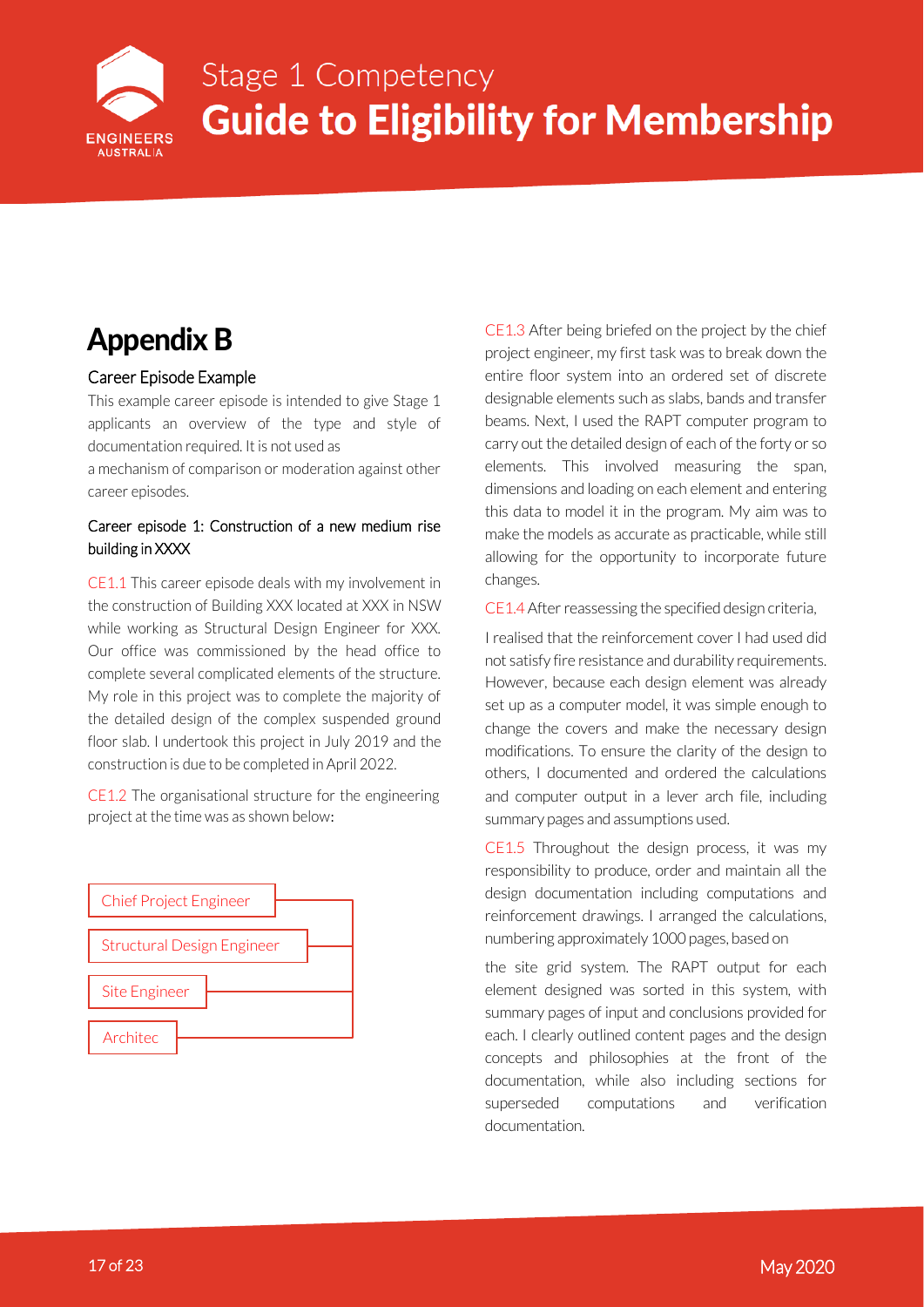

CE1.6 I considered various design possibilities. In one particular possibility, due to the height difference in the external ground level to the internal slab finished level, it was required to provide retaining walls. Providing retaining walls was a cost-effective solution compared to importing fill to raise the external ground level. I introduced concrete ramps and steps to the entrance. I undertook the concrete design to satisfy Australian standards AS 3600. Whilst I was checking the drawings, I noticed that some area in the added mezzanine floor was created as part of the structural system and redundant. I was convinced that this area was necessary for the structural framing and that in future, it had a potential to be used as extra storage space. I performed design checks for the related structural elements for a storageimposed load. This exercise avoided any anticipated potential risk.

CE1.7 It was also my task to draw up and update the reinforcement drawings. I produced a sample mark-up which was checked by the chief project engineer and the clients to ensure an acceptable format for the rest of the drawings. After we issued this sample mark-up, the chief project engineer went on several weeks holiday, which left me with the task of managing the timing and production of the rest of these drawings, with minimal supervision from the department manager. Using the original design computations as my basis, I drew up all the detailed reinforcement plans. This approach allowed me to check and verify the computations as I went and update the drawings accordingly.

CE1.8 Altered drawings were revised and reissued as a next revision, in many cases with copies of relevant calculations to show reasoning. During this time the rest of my workload was light so, apart from one or two difficult areas, I took the chance to push the drawings ahead and have the first revisions largely ready before time. Whilst in the middle of this process, the client advised us that the pile capping drawings needed to be

issued earlier than anticipated, so I diverted more of my time and resources to this task in order to get the drawings and documentation ready by the deadline. Key documentation met this deadline, with supporting section drawings being delivered a few days later.

CE1.9 The client was concerned about the deflection under load of the suspended ground floor slab. I discussed my computer model results with the client and demonstrated that the design case deflections were acceptable. I also showed that changing the design to provide less deflection would significantly increase construction costs.

CE1.10 Another engineer completed an independent verification of the ground floor structure. I then went through and addressed all the issues raised, making changes where necessary. The head office also reviewed and directed many queries to our chief project engineer. I was then given the task of reviewing and addressing many of these issues and providing responses. The reviewed design was provided to the client who advised that the design brief had been met.

CE1.11 Apart from my design activities, my participation in this project involved health and safety considerations, planning, obtaining approvals and communicating effectively with stakeholders.

By coincidence, a couple of months later I was on holiday in this capital city and I used this opportunity to contact the head office and organise a site visit with one of their engineers. At the time they were constructing the basement and foundations, so not much of my design had been built yet. However, the experience was still very valuable to see the site and discuss my designs with the site engineer to unearth any problems and methods he believed things could have been done better.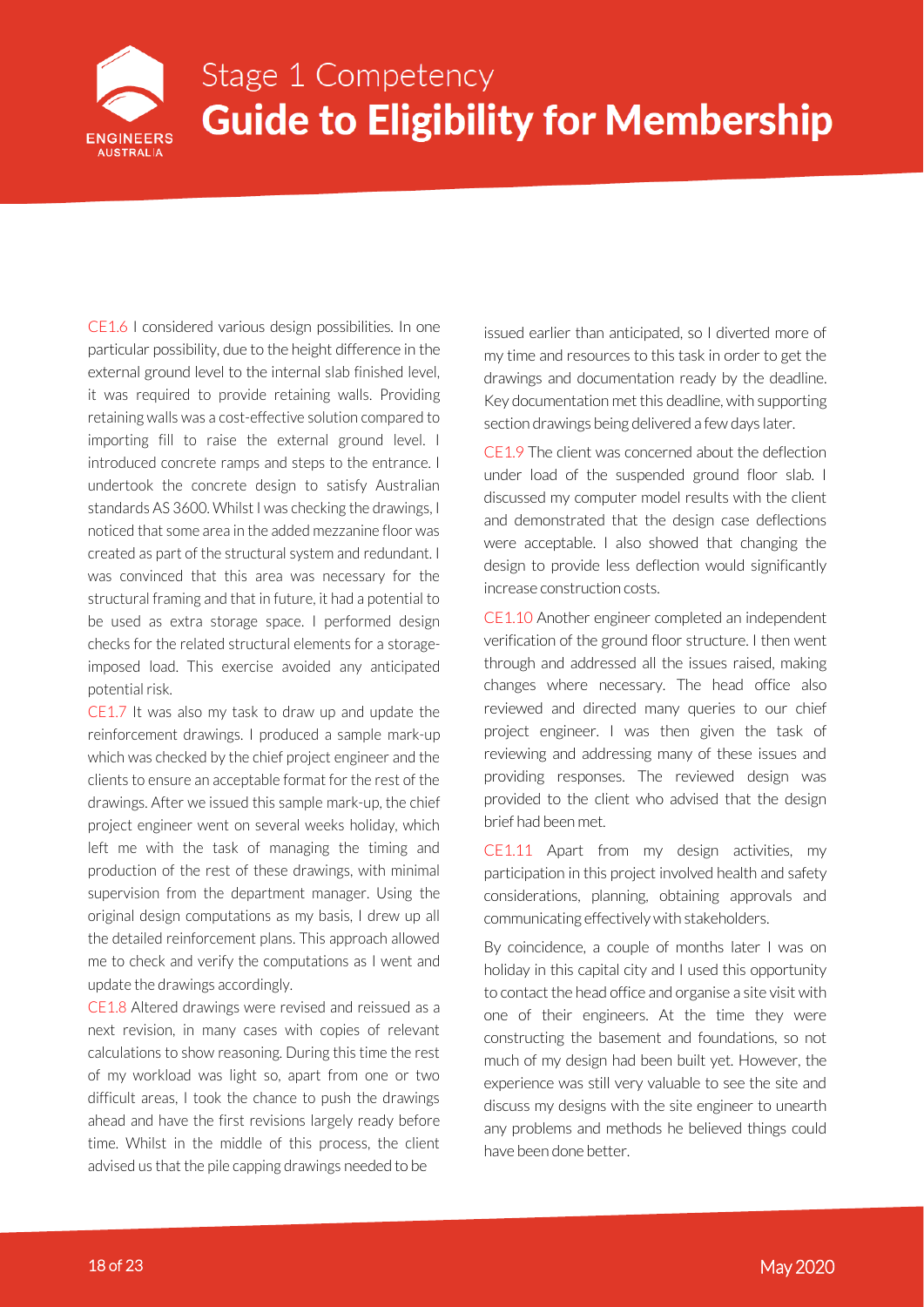

### Stage 1 Competency **Eligibility for Membership Guide**

### <span id="page-19-0"></span>Appendix C Summary Statement – Professional Engineer

These are the competency units and elements for Professional Engineer. These elements must be addressed in the summary statement.

| Competency element                                                                                                                                                                 | Paragraph number in the career<br>episode where the element is<br>demonstrated | A brief summary of how you have<br>applied the element |
|------------------------------------------------------------------------------------------------------------------------------------------------------------------------------------|--------------------------------------------------------------------------------|--------------------------------------------------------|
| PE 1 Knowledge and Skill Base                                                                                                                                                      |                                                                                |                                                        |
| PE 1.1 Comprehensive, theory-based understanding of the underpinning<br>natural and physical sciences and the engineering fundamentals applicable to<br>the engineering discipline |                                                                                |                                                        |
| PE 1.2 Conceptual understanding of the mathematics, numerical analysis,<br>statistics, and computer and information sciences which underpin the<br>engineering discipline          |                                                                                |                                                        |
| PE 1.3 In depth understanding of specialist bodies of knowledge within the<br>engineering discipline                                                                               |                                                                                |                                                        |
| PE 1.4 Discernment of knowledge development and research directions<br>withintheengineeringdiscipline                                                                              |                                                                                |                                                        |
| PE 1.5 Knowledge of contextual factors impacting the engineering<br>discipline                                                                                                     |                                                                                |                                                        |
| PE 1.6 Understanding of the scope, principles, norms, accountabilities and<br>bounds of contemporary engineering practice in the specific discipline                               |                                                                                |                                                        |
| PE2 Engineering Application Ability                                                                                                                                                |                                                                                |                                                        |
| PE2.1Application of established engineering methods to complex<br>engineering problem solving                                                                                      |                                                                                |                                                        |
| PE 2.2 Fluent application of engineering techniques, tools and resources                                                                                                           |                                                                                |                                                        |
| PE 2.3 Application of systematic engineering synthesis and design<br>processes                                                                                                     |                                                                                |                                                        |
| PE 2.4 Application of systematic approaches to the conduct and<br>managementofengineeringprojects                                                                                  |                                                                                |                                                        |
| PE 3 Professional and Personal Attributes                                                                                                                                          |                                                                                |                                                        |
| PE 3.1 Ethical conduct and professional accountability                                                                                                                             |                                                                                |                                                        |
| PE 3.2 Effective oral and written communication in professional and lay<br>domains                                                                                                 |                                                                                |                                                        |
| PE 3.3 Creative, innovative and pro-active demeanour                                                                                                                               |                                                                                |                                                        |
| PE 3.4 Professional use and management of information                                                                                                                              |                                                                                |                                                        |
| PE 3.5 Orderly management of self and professional conduct                                                                                                                         |                                                                                |                                                        |
| PE 3.6 Effective team membership and team leadership                                                                                                                               |                                                                                |                                                        |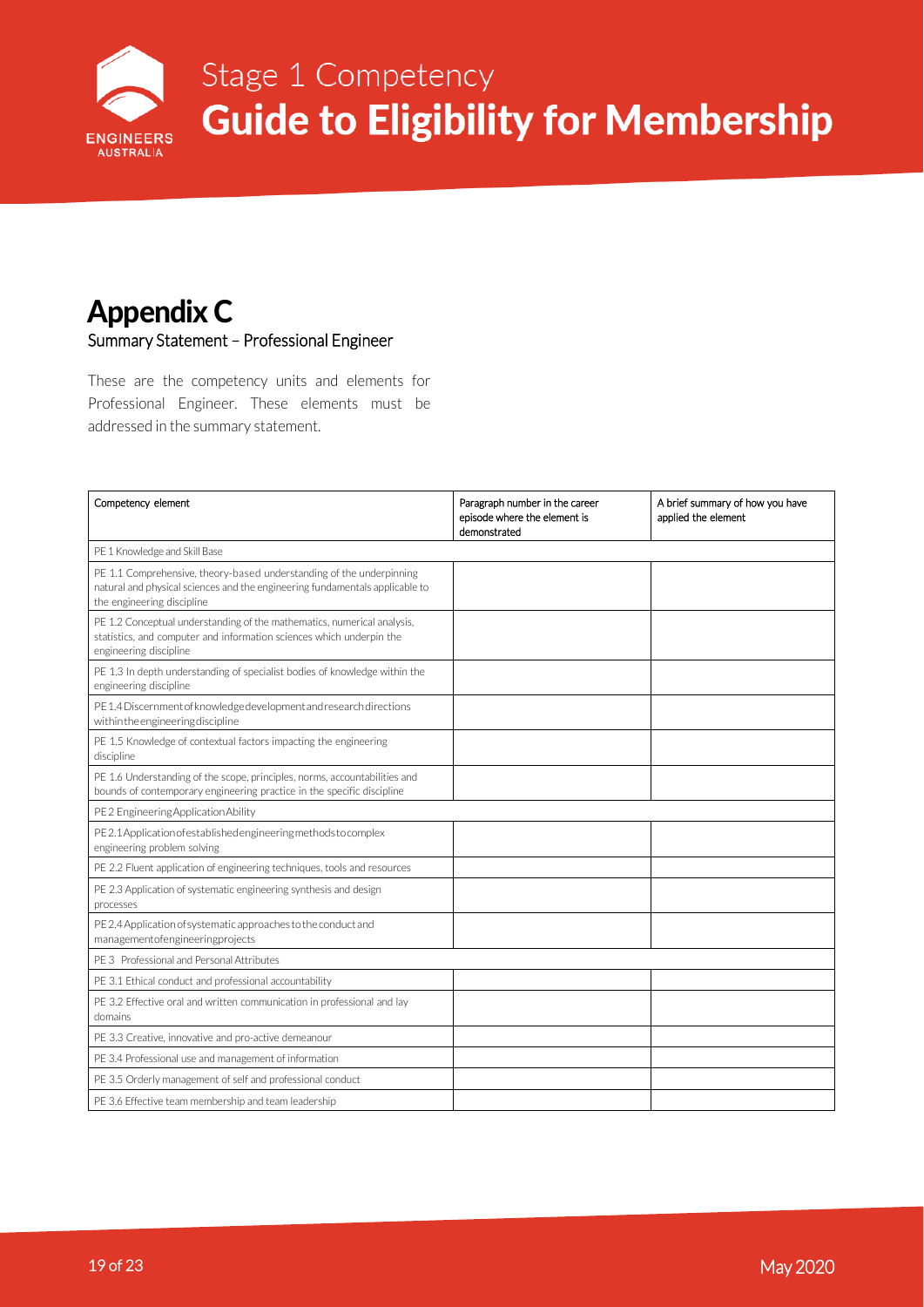

### Stage 1 Competency **Eligibility for Membership Guide**

#### <span id="page-20-0"></span>Summary Statement – Engineering Technologist

These are the competency units and elements for Engineering Technologist. These elements must be addressed in the summary statement.

| Competency element                                                                                                                                                         | Paragraph number in the career<br>episode where the element is<br>demonstrated | A brief summary of how you have<br>applied the element |
|----------------------------------------------------------------------------------------------------------------------------------------------------------------------------|--------------------------------------------------------------------------------|--------------------------------------------------------|
| ET 1 Knowledge and Skill Base                                                                                                                                              |                                                                                |                                                        |
| ET 1.1 Systematic, theory-based understanding of the underpinning natural<br>and physical sciences and the engineering fundamentals applicable to the<br>technology domain |                                                                                |                                                        |
| PE 1.2 Conceptual understanding of the mathematics, numerical analysis,<br>statistics, and computer and information sciences which underpin the<br>technology              |                                                                                |                                                        |
| ET 1.3 In depth understanding of specialist bodies of knowledge within the<br>technology domain                                                                            |                                                                                |                                                        |
| ET 1.4 Discernment of knowledge development within the technology<br>domain                                                                                                |                                                                                |                                                        |
| ET 1.5 Knowledge of contextual factors impacting the technology domain                                                                                                     |                                                                                |                                                        |
| ET 1.6 Understanding of the scope, principles, norms, accountabilities and<br>bounds of contemporary engineering practice in the technology domain                         |                                                                                |                                                        |
| ET2 Engineering Application Ability                                                                                                                                        |                                                                                |                                                        |
| ET2.1Application of established engineering methods to broadly defined<br>problem solving within the technology domain                                                     |                                                                                |                                                        |
| ET2.2Application of engineering techniques, tools and resources within the<br>technologydomain                                                                             |                                                                                |                                                        |
| ET 2.3 Application of systematic engineering synthesis and design<br>processes within the technology domain                                                                |                                                                                |                                                        |
| ET2.4Application of systematic approaches to the conduct and<br>management of projects within the technology domain                                                        |                                                                                |                                                        |
| ET 3 Professional and Personal Attributes                                                                                                                                  |                                                                                |                                                        |
| ET 3.1 Ethical conduct and professional accountability                                                                                                                     |                                                                                |                                                        |
| ET 3.2 Effective oral and written communication in professional and lay<br>domains                                                                                         |                                                                                |                                                        |
| ET 3.3 Creative, innovative and pro-active demeanour                                                                                                                       |                                                                                |                                                        |
| ET 3.4 Professional use and management of information                                                                                                                      |                                                                                |                                                        |
| ET 3.5 Orderly management of self and professional conduct                                                                                                                 |                                                                                |                                                        |
| ET 3.6 Effective team membership and team leadership                                                                                                                       |                                                                                |                                                        |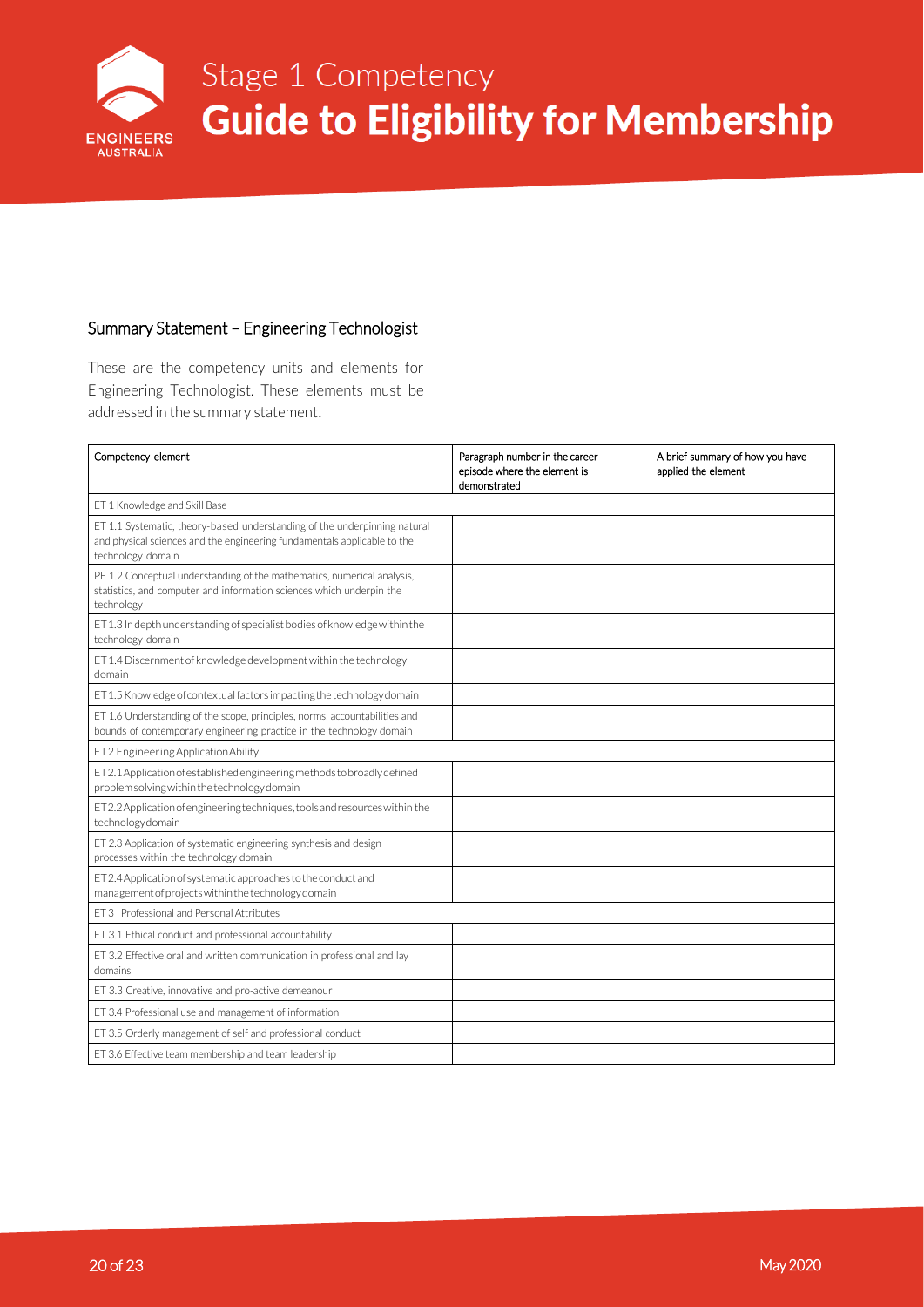

#### <span id="page-21-0"></span>Summary Statement – Engineering Associate

These are the competency units and elements for Engineering Associate. These elements must be addressed in the summary statement.

| Competency element                                                                                                                                                       | Paragraph number in the career episode<br>where the element is demonstrated | A brief summary of how you have<br>applied the element |
|--------------------------------------------------------------------------------------------------------------------------------------------------------------------------|-----------------------------------------------------------------------------|--------------------------------------------------------|
| EA 1 Knowledge and Skill Base                                                                                                                                            |                                                                             |                                                        |
| EA 1.1 Descriptive, formula-based understanding of the underpinning<br>natural and physical sciences and the engineering fundamentals applicable to<br>the practice area |                                                                             |                                                        |
| EA 1.2 Procedural level understanding of the mathematics, numerical analysis,<br>statistics, and computer and information sciences which underpin the practice<br>area   |                                                                             |                                                        |
| EA 1.3 In depth practical knowledge and skills within specialist sub-<br>disciplines of the practice area                                                                |                                                                             |                                                        |
| EA 1.4 Discernment of engineering developments within the practice area                                                                                                  |                                                                             |                                                        |
| EA 1.5 Knowledge of contextual factors impacting the engineering<br>discipline                                                                                           |                                                                             |                                                        |
| EA 1.6 Understanding of the scope, principles, norms, accountabilities and<br>bounds of contemporary engineering practice in the practice area                           |                                                                             |                                                        |
| EA2 Engineering Application Ability                                                                                                                                      |                                                                             |                                                        |
| EA2.1Application of established technical and practical methods to the solution<br>of well-defined engineering problems                                                  |                                                                             |                                                        |
| EA2.2 Application of technical and practical techniques, tools and<br>resourcestowelldefinedengineeringproblems                                                          |                                                                             |                                                        |
| EA2.3Application of systematic design processes to well defined<br>engineering problems                                                                                  |                                                                             |                                                        |
| EA2.4Applicationofsystematicprojectmanagementprocesses                                                                                                                   |                                                                             |                                                        |
| EA 3 Professional and Personal Attributes                                                                                                                                |                                                                             |                                                        |
| EA 3.1 Ethical conduct and professional accountability                                                                                                                   |                                                                             |                                                        |
| EA 3.2 Effective oral and written communication in professional and lay<br>domains                                                                                       |                                                                             |                                                        |
| EA 3.3 Creative, innovative and pro-active demeanour                                                                                                                     |                                                                             |                                                        |
| EA 3.4 Professional use and management of information                                                                                                                    |                                                                             |                                                        |
| EA 3.5 Orderly management of self and professional conduct                                                                                                               |                                                                             |                                                        |
| EA 3.6 Effective team membership and team leadership                                                                                                                     |                                                                             |                                                        |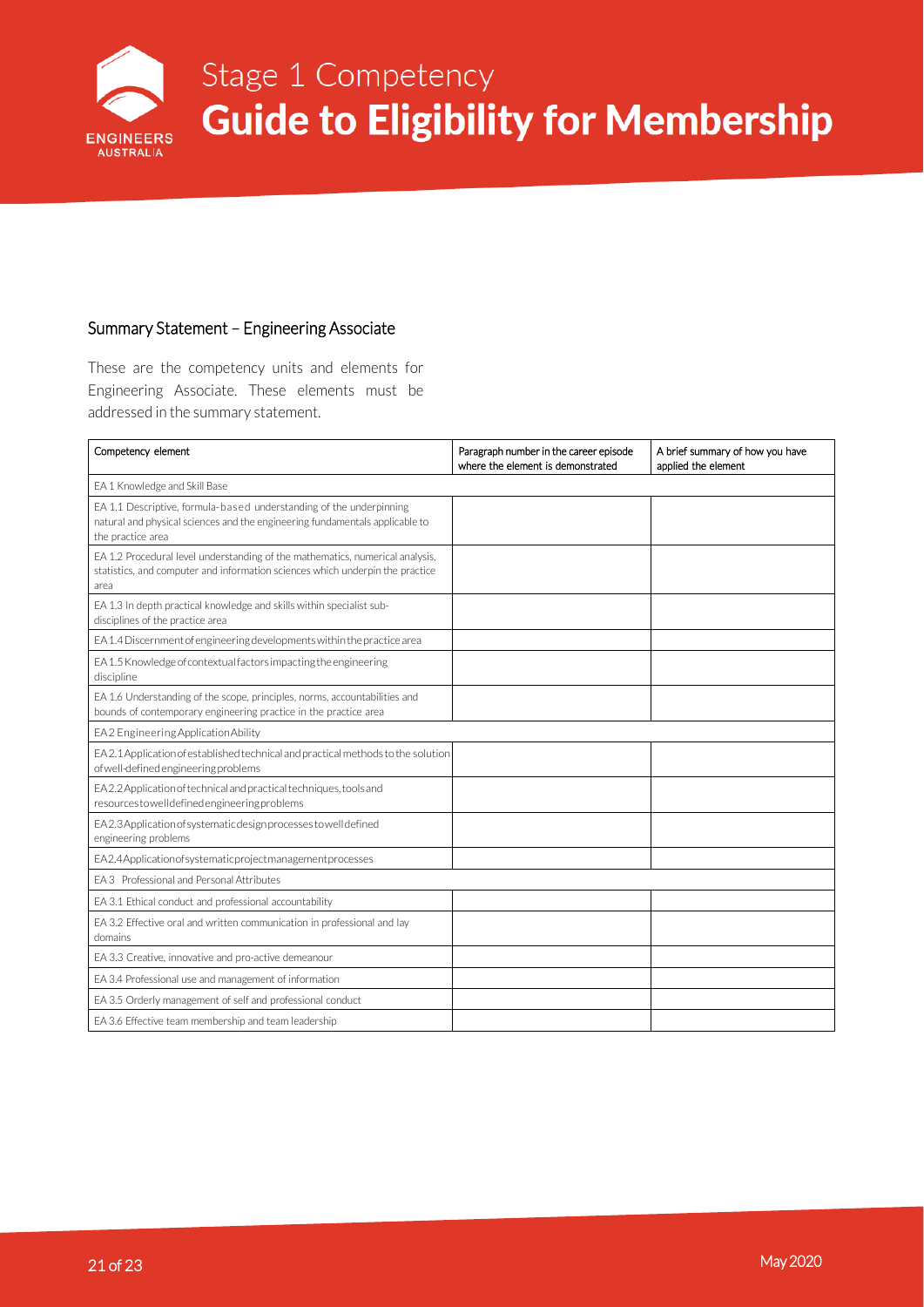

### <span id="page-22-0"></span>Appendix D Statutory Declaration Example

Following is an example Statutory Declaration that could be used when verification of a CV cannot be obtained. I,

(Applicant's full name, address and occupation in **BLOCK CAPITAL** letters)

do solemnly and sincerely declare as follows:

- ► I am an applicant for an Eligibility for Membership (Stage 1 Competency) Assessment of Engineers Australia.
- ► IdeclarethatitisnotpossibleformetoprovideindependentverificationofcertainsectionsofmyCV.This isdue to the following circumstanceswhichwerebeyondmycontrol.

(State circumstances which prevent independent verification and/or the provision of written references, and the steps taken to retrieve the documentation)

I declare that the information given by me in relation to these sections in my attached application dated \_/ \_/ isaccurate,true, correctandcompleteinallrelevantdetails tothebestofmyknowledge and belief

I also declare that the relevant experience and level of professional responsibility claimed in the application and supporting documents provide a fair and balanced statement which may properly be taken into account by Engineers Australia in assessing my eligibility for membership.

IstandreadytorespondtoanyreasonablerequestsofEngineersAustraliaforexplanationsorfurther information in relation tomy application.

I make this solemn declaration by virtue of the Statutory Declarations Act 1959, and subject to the penalties provided by that Act for the making of false statements in statutory declarations, conscientiously believing